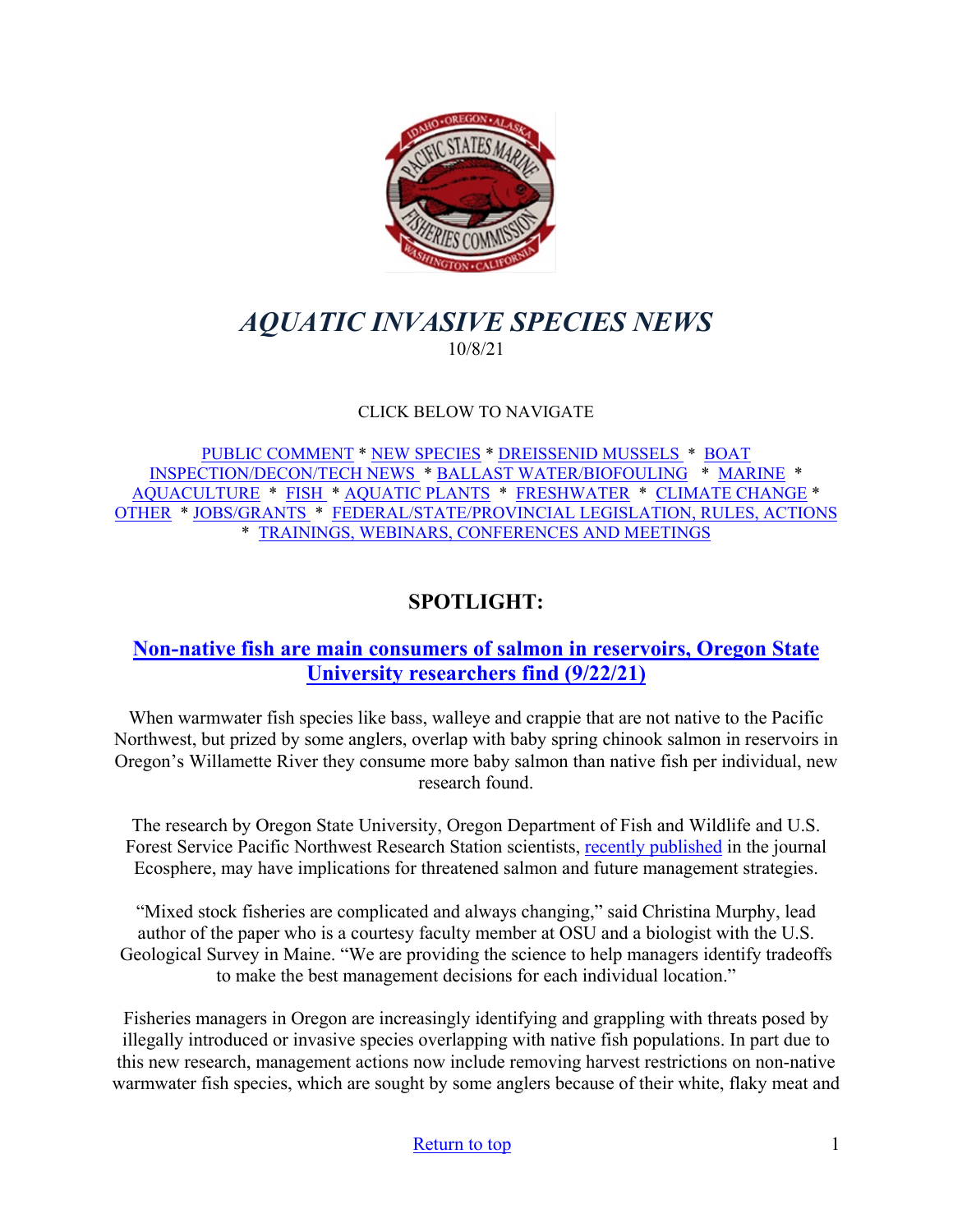<span id="page-1-1"></span><span id="page-1-0"></span>sporty fighting ability, where their presence may have negative impacts on sensitive native fish species, such as salmon…

[\[Full Article\]](https://today.oregonstate.edu/news/non-native-fish-are-main-consumers-salmon-reservoirs-researchers-find-0)

## **PUBLIC COMMENT**

# **NEW SPECIES SIGHTINGS**

**Want to get more new species alerts?**

USGS NAS:<https://nas.er.usgs.gov/AlertSystem/default.aspx> IMAP INVASIVES: [https://www.imapinvasives.org](https://www.imapinvasives.org/)

## **DREISSENIDS**

[Minnesota]

[Zebra mussels confirmed in Lake Owasso in Ramsey County \(10/5/21\)](https://www.dnr.state.mn.us/news/2021/10/05/zebra-mussels-confirmed-lake-owasso-ramsey-county)

The Minnesota Department of Natural Resources has confirmed the presence of zebra mussels in Lake Owasso, in the communities of Roseville and Shoreview in Ramsey County.

County partners found 13 zebra mussel shell fragments during a SCUBA survey of the lake and DNR staff found a live adult zebra mussel during a subsequent dive search. The initial SCUBA survey was in coordination with a Ramsey County early detection program that includes eDNA analysis and water sampling for zebra mussel larvae.

[Zebra mussel confirmed in Woman Lake in Cass County \(10/5/21\)](https://www.dnr.state.mn.us/news/2021/10/05/zebra-mussel-confirmed-woman-lake-cass-county)

The Minnesota Department of Natural Resources has confirmed a report of a zebra mussel in Woman Lake, near Longville in Cass County. Girl Lake will also be added to the infested waters list, because it is downstream of and closely connected to Woman Lake.

Last year, a lake property owner reported a single, small zebra mussel attached to a dislodged portion of his dock. No zebra mussels were found during a subsequent DNR snorkel search nor during a practice dive by the Cass County search and rescue team. This summer, two more lake property owners reported finding individual adult zebra mussels. Again, no zebra mussels were found during follow-up searches.

## **OTHER AIS**

[Minnesota]

[Starry Stonewort confirmed in Beltrami County section of Mississippi River \(10/5/21\)](https://www.dnr.state.mn.us/news/2021/10/05/starry-stonewort-confirmed-beltrami-county-section-mississippi-river)

The Minnesota Department of Natural Resources (DNR) has confirmed the invasive algae starry stonewort in a section of the Mississippi River in Beltrami County, between Wolf Lake and Andrusia Lake.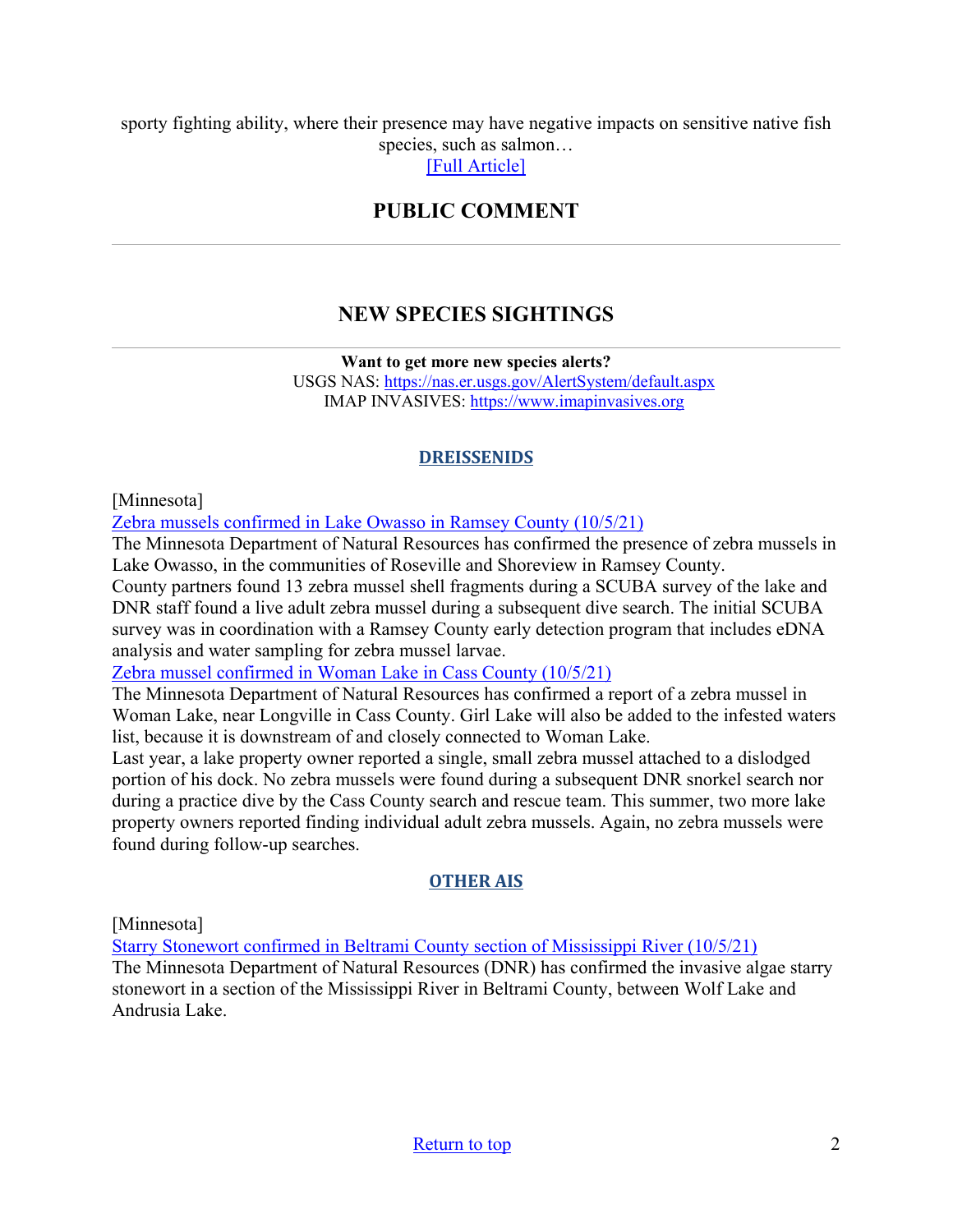## **WATCH LIST**

[Montana Wants Help From Public In Reporting Snapping Turtle Sightings West Of Divide](https://www.cbbulletin.com/montana-wants-help-from-public-in-reporting-snapping-turtle-sightings-west-of-divide/)   $(5/20/21)$ 

[First Asian giant hornet nest of 2021 found near Blaine \(8/20/21\)](https://www.newsbreak.com/news/2346988490362/first-asian-giant-hornet-nest-of-2021-found-near-blaine)

DFO wants people to report sightings of European Green Crabs in the Salish Sea. Sightings can be reported to [AISPACIFIC@dfo-mpo.gc.ca](mailto:AISPACIFIC@dfo-mpo.gc.ca)

What the shell is out there? Columbia Shuswap Invasive Species Society wants help [documenting what kinds of shells are out there.](https://www.castanet.net/news/Salmon-Arm/344047/Columbia-Shuswap-Invasive-Species-Society-wants-help-documenting-what-kinds-of-shells-are-out-there) 

<span id="page-2-0"></span>[Dead spotted lanternfly found in Michigan, public urged to look for invasive, crop-killing](https://www.mlive.com/news/2021/09/dead-spotted-lanternfly-found-in-michigan-public-urged-to-look-for-invasive-crop-killing-species.html)  [species \(9/15/21\)](https://www.mlive.com/news/2021/09/dead-spotted-lanternfly-found-in-michigan-public-urged-to-look-for-invasive-crop-killing-species.html)

# **DREISSENID MUSSELS**

[Genetic mussel solution examined \(10/5/21\)](https://oodmag.com/genetic-mussel-solution-examined/)

Researchers at the University of Wisconsin — River Falls are looking at using RNA interference to turn off a gene in zebra mussels. They are targeting the genes that lead to shell formation or development of the threads that allow mussels to attach to surfaces.

Meanwhile, The American Bureau of Reclamation, a US federal entity that oversees water management, is looking at DNA technology to control quagga mussels. The goal is to target quagga mussel reproductive processes.

## [\[South Dakota\] Prevention is key to curbing zebra mussel spread \(10/1/21\)](https://www.capjournal.com/news/prevention-is-key-to-curbing-zebra-mussel-spread/article_3e05857a-220c-11ec-bd56-030a29003690.html)

Invasive species are nothing new to agencies tasked with tending to public lands and wildlife habitats. From plants and animals to aquatic life, invasive species come in all forms. Now, South Dakota is dealing with the "poster child of invasive species" — the zebra mussel.

That was South Dakota Game, Fish and Parks spokesman Nick Harrington's description of the unwanted mussels.

"The most important part is preventing the spread through the waters, particularly those western reservoirs," he said about the department's efforts.

#### Okanagan Basin Water Board pushes for millions to protect, regulate waterways  $(10/1/21)$

The Okanagan Basin Water Board is pushing for hundreds of millions in funding for its three highest priority initiatives. In a letter to the province's select standing committee on finance and government services, the water board says those priorities are:

Funding for a review of the Okanagan Lake regulation system and operating plan Funding to prevent invasion by non-native zebra and quagga mussels

Establishing a permanent watershed security fund to support protection of water sources

The board notes the level of Okanagan Lake fluctuates more significantly than in the past, due to climate change, and the infrastructure and operating plan "are no longer adequate."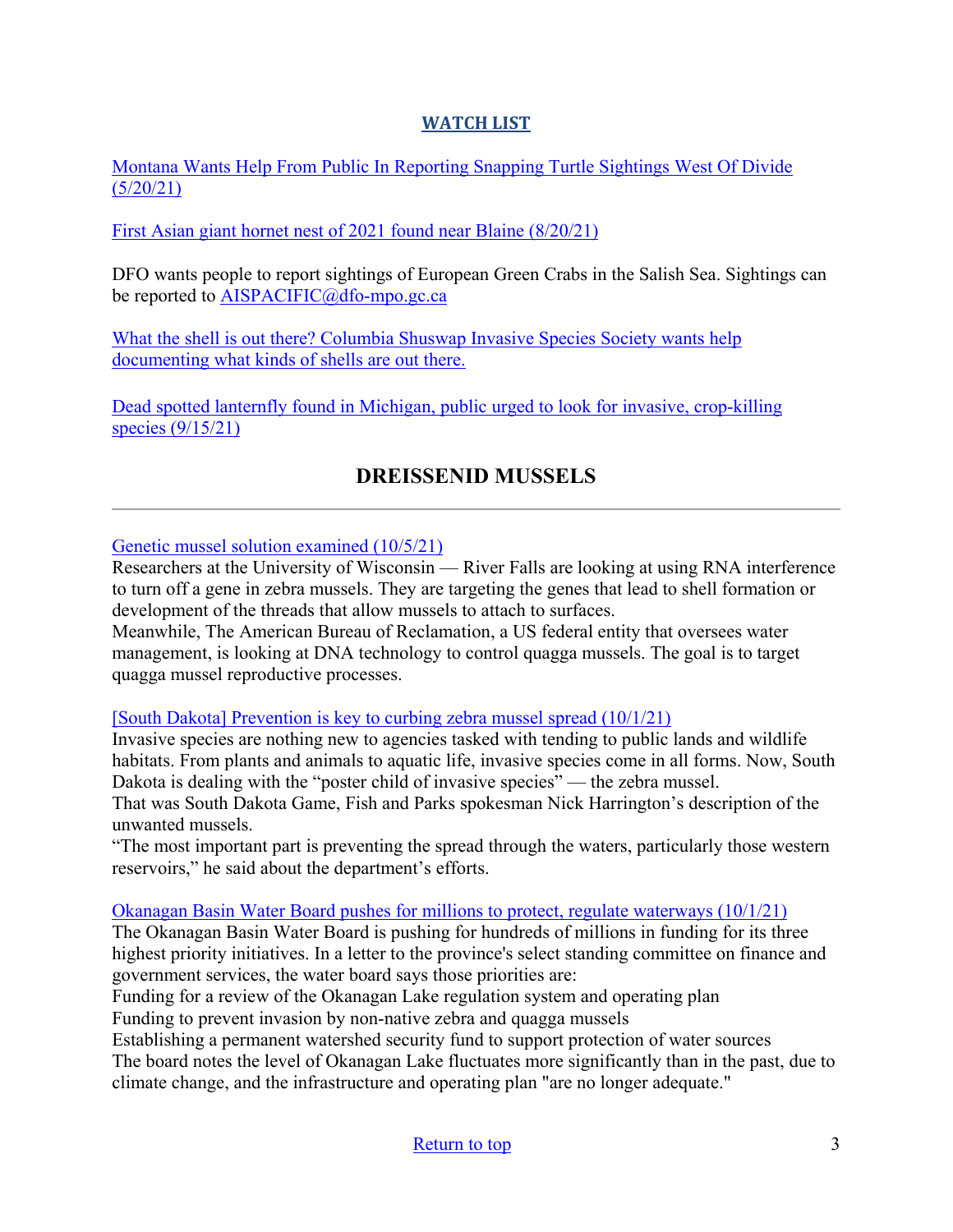## [US Bureau of Reclamation Costs Associated with Invasive Mussels Impacts and](https://data.usbr.gov/catalog/4506/item/11035)  [Management.\(9/21/21\)](https://data.usbr.gov/catalog/4506/item/11035)

Final report and infographic on the Costs Associated with Invasive Mussels Impacts and Management. Now available! This study explores the impacts of mussels through an evaluation of costs associated with mussel prevention strategies, ecological proxies, and costs of capital investments and operations and maintenance (O&M) expenditures to mitigate mussel-related damages at hydropower facilities. Watercraft inspection and decontamination (WID) stations are the primary strategy used to prevent the spread and introduction of dreissenid mussels throughout the West. The 2019 average annual WID budget was approximately \$1,605,900. Control cost data collected through a survey from S&T Project 1876 showed that surveyed hydropower facilities experienced negative economic impacts related to control or mitigation of mussel-related damages. Facilities surveyed have spent approximately \$10 million in total on preventative control measures since mussel inception. Facilities surveyed spend approximately \$464,000 annually on increased maintenance. Total reoccurring maintenance costs for facilities surveyed were \$650,000 per occurrence. Facilities surveyed spend approximately \$88,000 in total annually on monitoring. Mussel infestation can have a variety of ecological impacts which can result in negative economic impacts. This analysis did not attempt to quantify lost ecosystem benefits, but rather it relied on existing studies to estimate a range of values for lost ecosystem or social benefits. This study provides evidence that mussels management strategies provide considerable value to the nation. This research project was funded by the Reclamation Science and Technology Program. Links (once on the page click download to get the pdf): Report: [https://data.usbr.gov/catalog/4506/item/11035](https://lnks.gd/l/eyJhbGciOiJIUzI1NiJ9.eyJidWxsZXRpbl9saW5rX2lkIjoxMDEsInVyaSI6ImJwMjpjbGljayIsImJ1bGxldGluX2lkIjoiMjAyMTEwMDguNDcwNzIzNjEiLCJ1cmwiOiJodHRwczovL2djYzAyLnNhZmVsaW5rcy5wcm90ZWN0aW9uLm91dGxvb2suY29tLz9kYXRhPTA0JTdDMDElN0NzdXNhbl9wYXNrbyU0MGZ3cy5nb3YlN0NhMjVmMDdiZDhlYzg0NmIxYTljYjA4ZDk4MmQxN2UyYyU3QzA2OTNiNWJhNGIxODRkN2I5MzQxZjMyZjQwMGE1NDk0JTdDMCU3QzAlN0M2Mzc2ODQ2NTg1NzU5MjE5MTAlN0NVbmtub3duJTdDVFdGcGJHWnNiM2Q4ZXlKV0lqb2lNQzR3TGpBd01EQWlMQ0pRSWpvaVYybHVNeklpTENKQlRpSTZJazFoYVd3aUxDSlhWQ0k2TW4wJTNEJTdDMTAwMCZyZXNlcnZlZD0wJnNkYXRhPUZCZyUyQjdqTlk1NiUyQiUyQjlpYkFNcWZrMzdUZEtxeTB6UiUyRnZOWVczYVZPJTJCWE0wJTNEJnVybD1odHRwcyUzQSUyRiUyRmRhdGEudXNici5nb3YlMkZjYXRhbG9nJTJGNDUwNiUyRml0ZW0lMkYxMTAzNSUzRnV0bV9tZWRpdW0lM0RlbWFpbCUyNnV0bV9zb3VyY2UlM0Rnb3ZkZWxpdmVyeSZ1dG1fbWVkaXVtPWVtYWlsJnV0bV9zb3VyY2U9Z292ZGVsaXZlcnkifQ.oobGrpM6wEN-tn-jQ7D3UglhQdol2ko8p_SGRCvS6Qw/s/955051654/br/113591044299-l) Infographic: [https://data.usbr.gov/catalog/4506/item/11049](https://lnks.gd/l/eyJhbGciOiJIUzI1NiJ9.eyJidWxsZXRpbl9saW5rX2lkIjoxMDIsInVyaSI6ImJwMjpjbGljayIsImJ1bGxldGluX2lkIjoiMjAyMTEwMDguNDcwNzIzNjEiLCJ1cmwiOiJodHRwczovL2djYzAyLnNhZmVsaW5rcy5wcm90ZWN0aW9uLm91dGxvb2suY29tLz9kYXRhPTA0JTdDMDElN0NzdXNhbl9wYXNrbyU0MGZ3cy5nb3YlN0NhMjVmMDdiZDhlYzg0NmIxYTljYjA4ZDk4MmQxN2UyYyU3QzA2OTNiNWJhNGIxODRkN2I5MzQxZjMyZjQwMGE1NDk0JTdDMCU3QzAlN0M2Mzc2ODQ2NTg1NzU5MjE5MTAlN0NVbmtub3duJTdDVFdGcGJHWnNiM2Q4ZXlKV0lqb2lNQzR3TGpBd01EQWlMQ0pRSWpvaVYybHVNeklpTENKQlRpSTZJazFoYVd3aUxDSlhWQ0k2TW4wJTNEJTdDMTAwMCZyZXNlcnZlZD0wJnNkYXRhPVBYUWY2dXRzc3pxdWwyOEJaaXFYVE1rdzRSdjhkMW1mb3k4N09ZanZkem8lM0QmdXJsPWh0dHBzJTNBJTJGJTJGZGF0YS51c2JyLmdvdiUyRmNhdGFsb2clMkY0NTA2JTJGaXRlbSUyRjExMDQ5JTNGdXRtX21lZGl1bSUzRGVtYWlsJTI2dXRtX3NvdXJjZSUzRGdvdmRlbGl2ZXJ5JnV0bV9tZWRpdW09ZW1haWwmdXRtX3NvdXJjZT1nb3ZkZWxpdmVyeSJ9.gh_M88I0KQxnR_H5SFietPqjNrJM_nGCRkoLlHxxzq0/s/955051654/br/113591044299-l)

# **BOAT INSPECTION/DECON/TECH NEWS**

<span id="page-3-0"></span>[Zebra mussels intercepted by Saskatchewan Environment near Manitoba border \(9/16/21\)](https://globalnews.ca/news/8195597/zebra-mussels-saskatchewan-environment-manitoba-border/) Saskatchewan Environment officials said swift action by inspectors and conservation officers prevented zebra mussels from entering the province. The ministry said a boat contaminated with invasive zebra mussels was intercepted on Aug. 30 at a watercraft inspection station by Moosomin near the Manitoba border. It was determined by conservation officers that the owner was an Alberta resident who recently purchased the boat in Manitoba.

## [\[Montana\] A record number of mussel-fouled watercraft have been intercepted at state inspection](http://www.charkoosta.com/news/a-record-number-of-mussel-fouled-watercraft-have-been-intercepted-at-state-inspection-stations-this/article_5f5aa646-223f-11ec-ad33-738e5379b0bf.html)  [stations this summer \(9/30/21\)](http://www.charkoosta.com/news/a-record-number-of-mussel-fouled-watercraft-have-been-intercepted-at-state-inspection-stations-this/article_5f5aa646-223f-11ec-ad33-738e5379b0bf.html)

It's been kind of a half empty, half full aquatic invasive species (AIS) inspection effort this summer in Montana. There has been less watercraft inspected but a record number of musselfouled watercraft discovered. That's not good but the fact that inspectors found them is good. In 2020, 174,423 watercraft were inspected, and a then-record 35 zebra or quagga mussel fouled watercraft were intercepted. According to the latest AIS Bureau dashboard more than 107,000 watercraft inspected and 59 mussel-fouled watercraft found.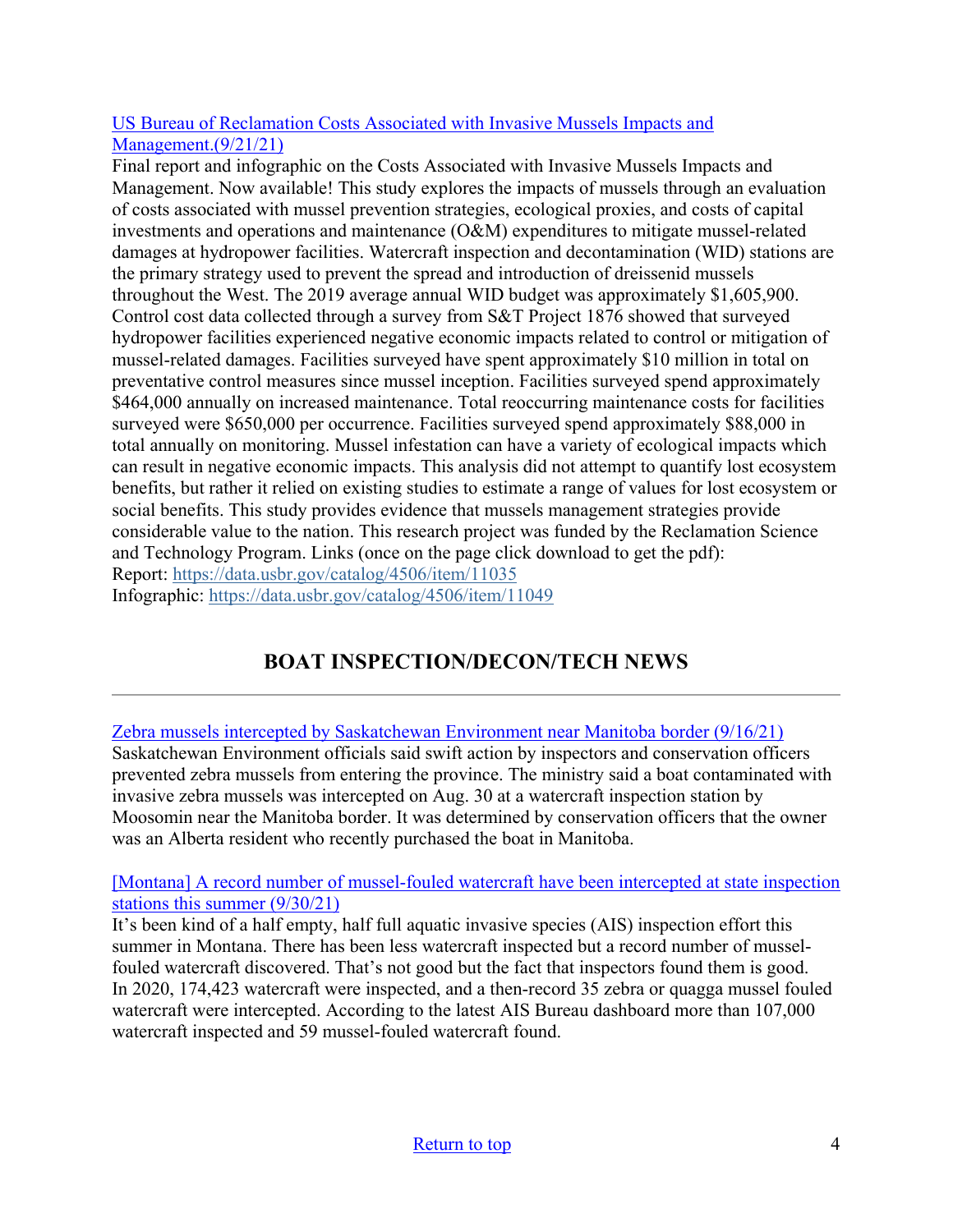## [New inspections in place after invasive mussels found in Castaic Lake \(9/27/21\)](https://spectrumnews1.com/ca/san-fernando-valley-ventura/environment/2021/09/27/new-inspections-in-place-after-invasive-mussels-found-in-castaic-lake)

DWR conducts regular monitoring, even before these findings, and has continued conducting them since. So far, no evidence has been found of the mussels in their larval stages, which Mowry describes as "free floating in the water column, unseen to the naked eye." "So that's why it's just all about the water and being transported in the water," he explained. While they never wanted this unwelcome visitor, his team did have a plan in place to deal with it. They regularly inspect boats coming in to make sure they are dry since any water could potentially be carrying stowaways. Now they've added another inspection on the way out, making sure the boats are on their way to being dry, which will help prevent any further spread. They also add the boats to a database other facilities can check and they mark the vessels with a tag.

## [I-90 Watercraft inspection station last line of defense in Montana \(9/22/21\)](https://vp-mi.com/news/2021/sep/22/i-90-watercraft-inspection-station-last-line-defen/)

For those who own any type of water vessel, the message of Clean, Drain & Dry is very familiar. It's the slogan, and instructions, for the Montana Fish, Wildlife and Parks Watercraft Inspection Stations across the Big Sky Country.

It's a mandatory stop with stiff consequences if you drive by with your kayaks, boat, paddle boards, jet skis or any water-toy going in any direction.

<span id="page-4-0"></span>The first station in Montana for east bound traffic and/or the last one for westbound travelers is at the Drexel Exit 25 on I-90.

# **BALLAST WATER/BIOFOULING**

## [IMO set to expand regional presence with new office in Pacific \(10/6/21\)](https://www.imo.org/en/MediaCentre/Pages/WhatsNew-1643.aspx)

IMO's Technical Cooperation Committee at its 71st session (TC 71) (20-24 September) has approved the establishment of an IMO Regional Presence Office (RPO) for the Pacific Islands region. If approved at the thirty-fourth extraordinary session of the Council (08 - 12 November 2021), this will see the Pacific Region become the sixth to feature an IMO RPO.

# **MARINE**

<span id="page-4-1"></span>[Invasive green crabs spreading on US West Coast despite lack of genetic diversity \(10/6/21\)](https://www.nsf.gov/discoveries/disc_summ.jsp?cntn_id=303624)

The green crab,*Carcinus maenas*, is a widely distributed invasive species that eventually alters its new environment. It's assumed that such species have high genetic diversity, or a variety of characteristics allowing them to adapt and thrive. But the green crab has low genetic diversity, while still spreading rapidly in a new part of the world. A U.S. National Science Foundationfunded study led by Carolyn Tepolt of the Woods Hole Oceanographic Institution is investigating the adaptive mechanisms of the green crab along the west coast of North America, where it has shown extensive dispersal in the last decade despite minimal genetic diversity. The[results are published in Molecular Ecology](https://doi.org/10.1111/mec.16143). The project is a collaboration among scientists at WHOI, Portland State University, the Smithsonian Environmental Research Center and the University of California, Davis.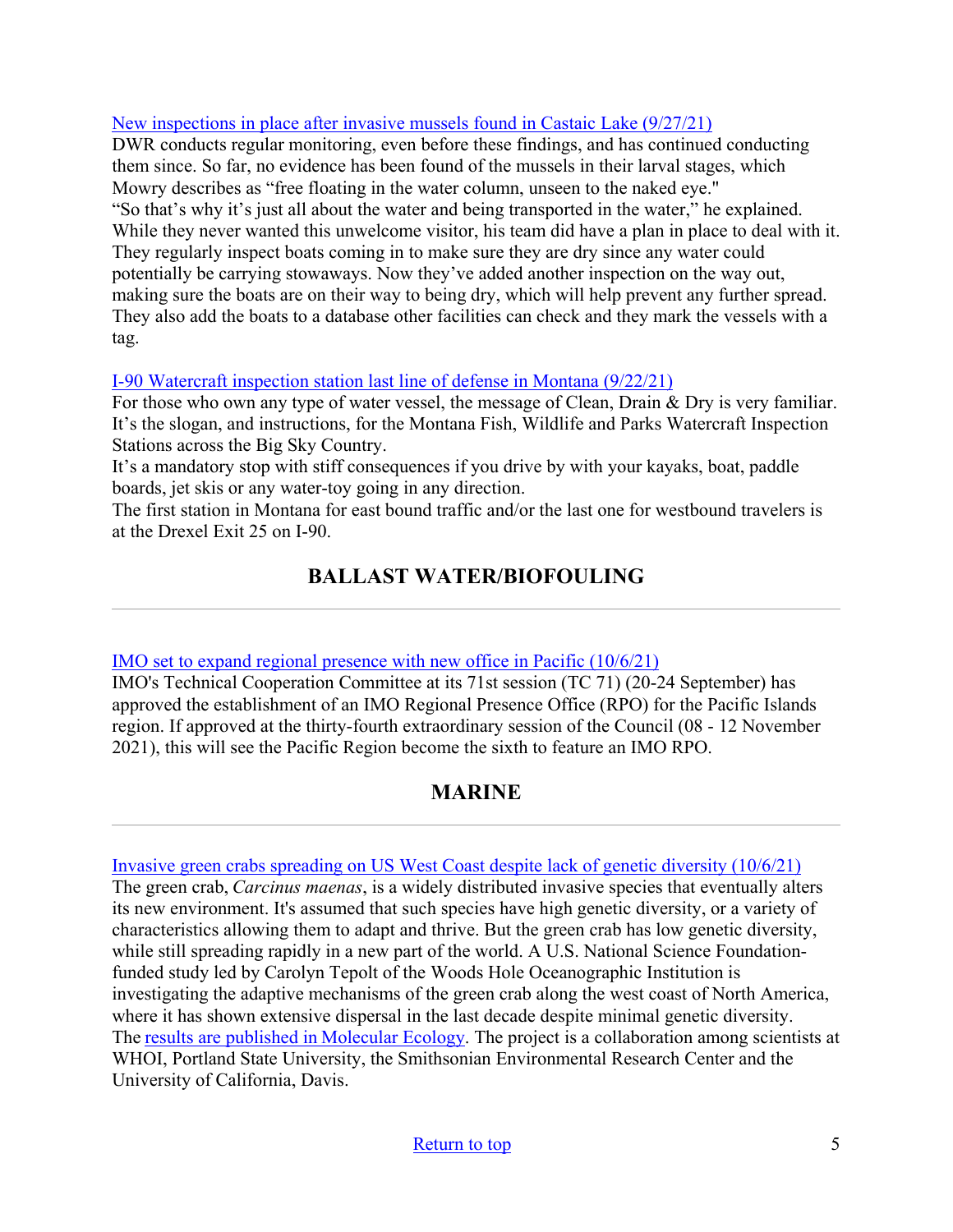Tepolt, C. K., Grosholz, E. D., de Rivera, C. E., & Ruiz, G. M. (2021). Balanced polymorphism fuels rapid selection in an invasive crab despite high gene flow and low genetic diversity. Molecular Ecology, 00, 1– 15.<https://doi.org/10.1111/mec.16143>

#### [A remarkable parasite has come to Alaska. And now it must die.\(9/18/21\)](https://www.kcaw.org/2021/09/18/a-remarkable-parasite-has-come-to-alaska-and-now-it-must-die/)

An invasive isopod is on the move in Alaska, having been found now in both Ketchikan and Sitka. But the organism affects only one creature: the blue mud shrimp. If you've never heard of the blue mud shrimp, then this invasive isopod probably isn't a concern of yours — but it should be.

# **AQUACULTURE**

<span id="page-5-0"></span>[Canada's fisheries reform efforts knocked after Bernadette Jordan loses reelection bid \(9/29/21\)](https://www.seafoodsource.com/news/supply-trade/canadas-fisheries-reform-efforts-knocked-after-bernadette-jordan-loses-reelection-bid) Canada Minister of Fisheries, Oceans, and the Canadian Coast Guard Bernadette Jordan lost her reelection bid in her local riding in Nova Scotia during the 44th Canadian general election on 20 September. Her loss was partially blamed on controversial fisheries policies she pushed for, including a plan to shift aquaculture in British Columbia from in-ocean pens to land-based formats, as well as Fisheries and Oceans Canada's handling of Indigenous fishing rights in Nova Scotia.

#### [Swinomish tribal members say steelhead net pens violate fishing rights, add their voice to state](https://www.seattletimes.com/seattle-news/environment/swinomish-tribal-members-say-steelhead-net-pens-violate-fishing-rights-as-they-add-their-voice-to-supreme-court-case/)  [Supreme Court case \(9/22/21\)](https://www.seattletimes.com/seattle-news/environment/swinomish-tribal-members-say-steelhead-net-pens-violate-fishing-rights-as-they-add-their-voice-to-supreme-court-case/)

The net was alive and thrashing with pink salmon as fishers drew their catch up on the beach. This place has been a beloved fishing spot on the Swinomish reservation for generations, and beach seine fishing the run of pinks storming back to the Skagit River is a seasonal rite. Now the tribe has joined as a friend of the court in a lawsuit to block permits that allow steelhead farming in a commercial net pen just offshore near Hope Island. The state Supreme Court is scheduled to hear the case next week.

In its brief filed in the case, Swinomish tribal leaders, elders and fishers say the pen is a deep cultural insult and violation of their treaty fishing rights. The pen's anchor lines foul their nets, tangle crab pots and force tribal fishers to keep clear of a productive fishing area they reserved a right to in the Treaty of Point Elliott, tribal members stated in declarations.

## **FISH**

<span id="page-5-1"></span>[How to save an endangered fish? Eat their enemies, say N.S. conservation groups \(10/1/21\)](https://www.cbc.ca/news/canada/nova-scotia/endangered-atlantic-whitefish-eat-invasive-species-1.6196456) Conservation groups in Nova Scotia are working to save the nearly extinct Atlantic whitefish by serving up the invasive species threatening it. "One of the several threats facing the Atlantic whitefish is the introduction of aquatic invasive species," Katie McLean, the program manager for the Clean Annapolis River Project, told CBC Radio's Information Morning Halifax on Friday. "In this case, it's smallmouth bass and chain pickerel." Smallmouth bass and chain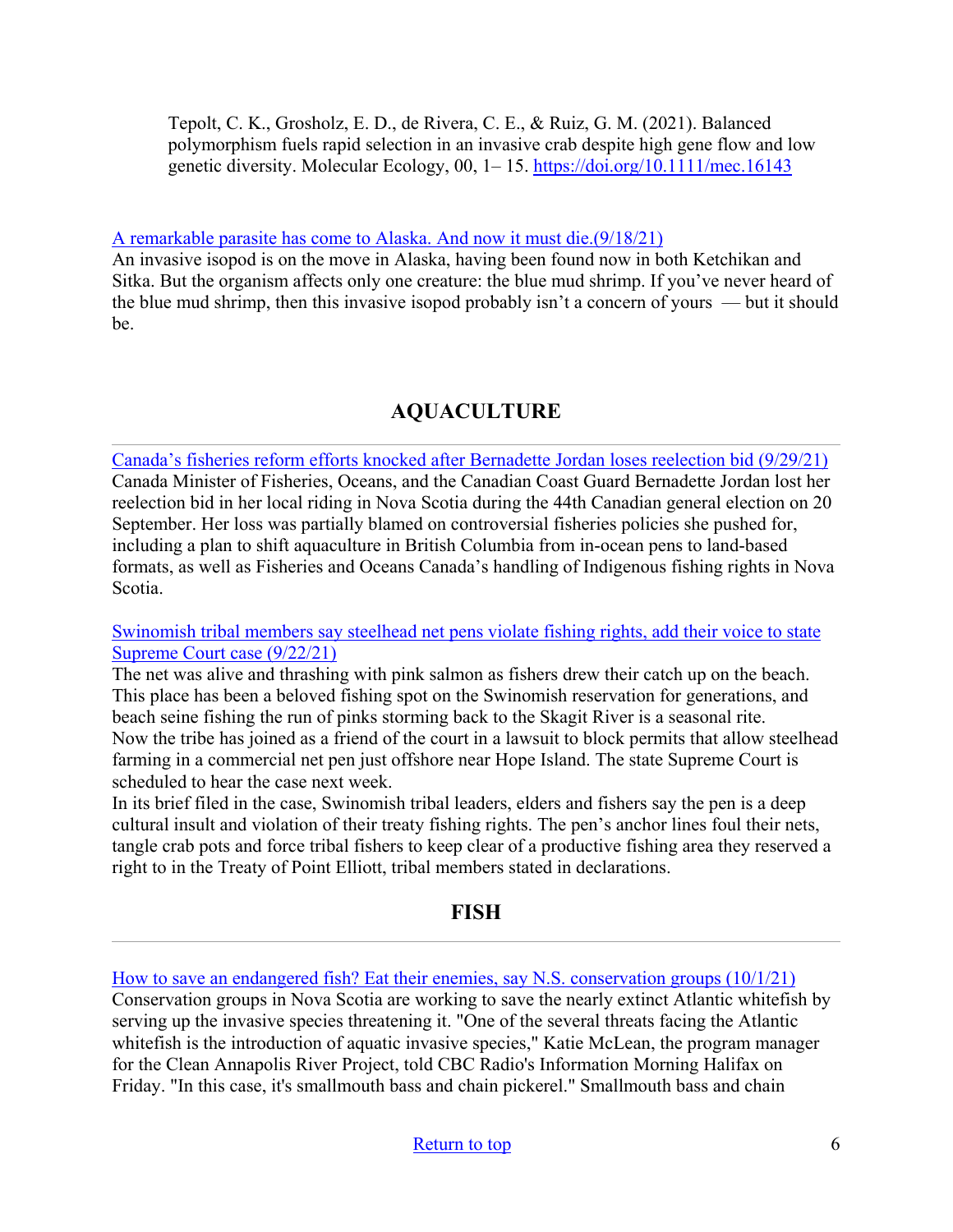pickerel are invasive predator species that have been threatening the whitefish for years. Whitefish can now only be found in three lakes outside Bridgewater.

[\[Montana\]FWP removing goldfish from a private pond near Zortman \(9/21/21\)](https://www.montanarightnow.com/montana/fwp-removing-goldfish-from-a-private-pond-near-zortman/article_8ea70c60-1b1d-11ec-8940-9f13eb7bb534.html)

Montana Fish, Wildlife & Parks are using the chemical rotenone to remove invasive goldfish from an unnamed private pond on upper CK Creek, approximately one mile from Zortman. The removal began Sept. 21, and the chemical will remain in the water and slowly degrade for four-five weeks.

<span id="page-6-0"></span>[\[Tennessee\] Carp catch passes 10 million pounds \(9/16/21\)](https://www.mainstreet-nashville.com/sports/outdoors-notebook-carp-catch-passes-10-million-pounds/article_d4efa292-078c-5539-82d0-3ce9b8e4c359.html)

Since its inception three years ago, the Tennessee Wildlife Resources Agency's Asian carp harvesting incentive program has removed 10 million pounds of the invasive fish from Kentucky Lake and Lake Barkley. The TWRA helps subsidize commercial netting and wholesale processing of the fish at plants in the Kentucky Lake area. Most of the carp are processed into pet food and fertilizer, and markets are being explored for human consumption.

# **AQUATIC PLANTS**

[\[Minnesota\] Starry Stonewort confirmed in Beltrami County section of Mississippi River](https://www.dnr.state.mn.us/news/2021/10/05/starry-stonewort-confirmed-beltrami-county-section-mississippi-river)   $(10/5/21)$ 

The Minnesota Department of Natural Resources (DNR) has confirmed the invasive algae starry stonewort in a section of the Mississippi River in Beltrami County, between Wolf Lake and Andrusia Lake.

# **FRESHWATER**

<span id="page-6-1"></span>[Crayfish and carp among the invasive species pushing lakes towards ecosystem collapse](https://www.sciencedaily.com/releases/2021/10/211006203601.htm)   $(10/6/21)$ 

Certain invasive, non-native species can disrupt lakes to the point of rapid ecosystem collapse, contaminating water for drinking, aquaculture and recreation, a [new study](https://www.repository.cam.ac.uk/handle/1810/327956) has found.

Human activity and climate change are causing invasive non-native species to spread rapidly across the globe. Researchers have found that certain invasive species can push lake ecosystems beyond a critical 'tipping point', causing a sudden shift from healthy to degraded conditions that is difficult to reverse.

Reynolds, S. A. & Aldridge, D. C. Global impacts of invasive species on the tipping points of shallow lakes. Global Change Biology, October 2021 [DOI: 10.1111/gcb.15893](https://www.repository.cam.ac.uk/handle/1810/327956)

## [New Zealand mud snails spotted in Bitterroot \(9/29/21\)](https://bitterrootstar.com/2021/09/new-zealand-mud-snails-spotted-in-bitterroot/?utm_source=rss&utm_medium=rss&utm_campaign=new-zealand-mud-snails-spotted-in-bitterroot)

Montana Department of Fish, Wildlife and Parks has notified Trout Unlimited and landowners in the area of Mitchell Slough, a 19-mile long spring-fed channel of the Bitterroot River, that it now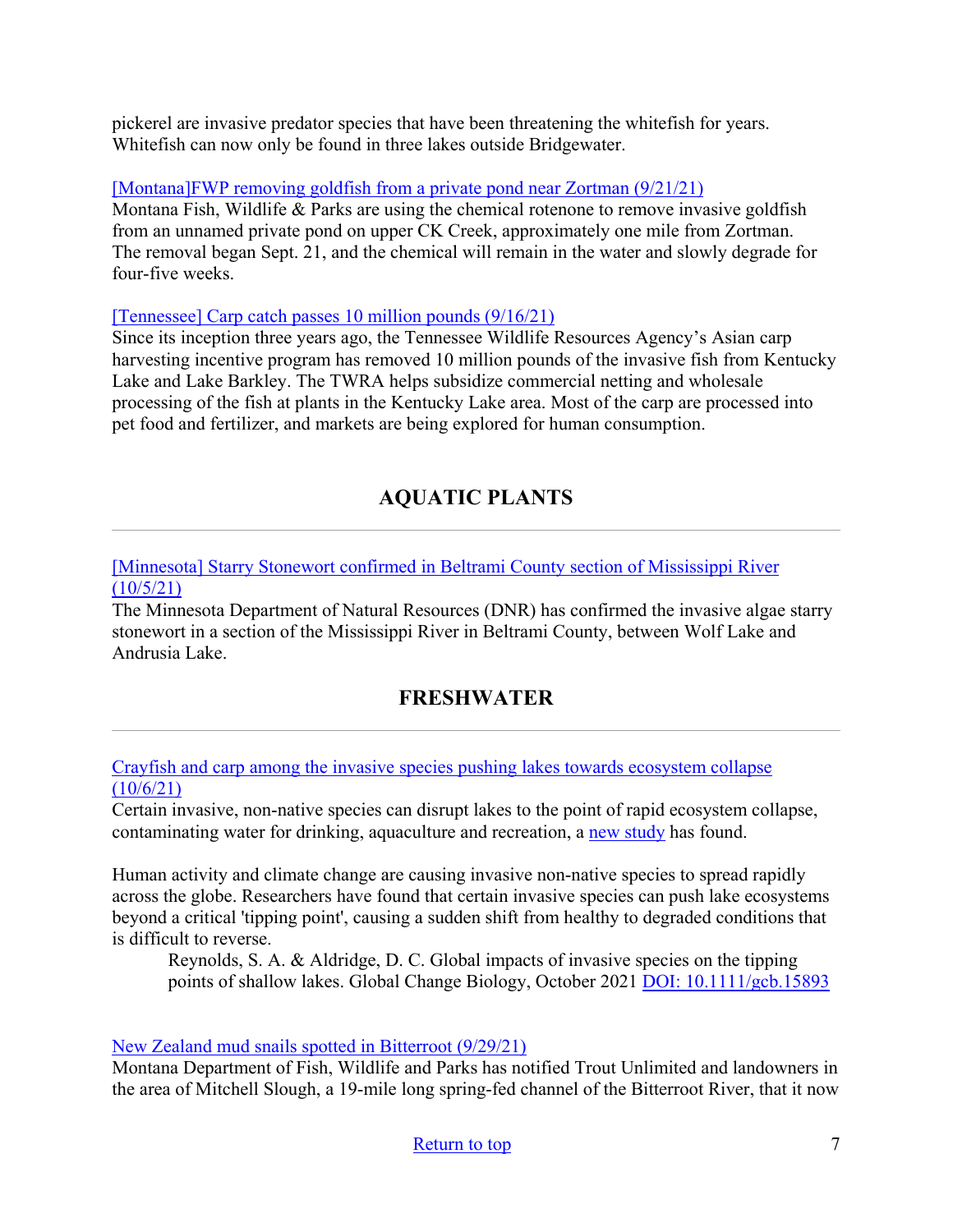hosts an identified population of New Zealand mudsnails. New Zealand mudsnails (NZMS) are a small aquatic snail native to New Zealand. They are relatively new to Montana. They were first detected in North America in Idaho's Snake River in 1987 and were first detected in Montana in 1995. Now they are found in the Madison, Jefferson, Beaverhead, Ruby, Bighorn, Missouri and Yellowstone Rivers.

#### [Montana FWP Staff Wraps Up Aquatic Invasive Species Survey Season \(9/27/21\)](https://fwp.mt.gov/homepage/news/2021/sept/0927-fish-wildlife--parks-staff-wraps-up-aquatic-invasive-species-survey)

Montana Fish, Wildlife & Parks is wrapping up another season surveying for aquatic invasive species (AIS). FWP and partner AIS early detection crews surveyed more than 300 waters around the state, collecting over 2,200 early detection samples looking for new populations of invasive mussels, snails, clams and aquatic weeds.

AIS early detection crews conducted focused surveys for AIS at all fish hatcheries in the state, assessed Eurasian watermilfoil treatments in Noxon Reservoir and supported a state-wide crayfish survey project. AIS staff worked with a variety of partners on Eurasian watermilfoil eradication in Beaver Lake near Whitefish, fragrant water lily removal in Holland Lake and Asian clam eradication in Lake Elmo in Billings.

#### [Crayfish get more interesting at bigger parties](https://www.sciencedaily.com/releases/2021/09/210927132055.htm)

University of Illinois College of Agricultural, Consumer and Environmental Sciences In many North American lakes, a tiny clawed creature has become a big bully. The invasive rusty crayfish roams lakebeds, snapping up snails, bivalves, and water plants, cutting off food supplies for native crayfish and other animals. And when they're feeling saucy, some mount daring raids on fish eggs, reducing sport-fish populations.

## [Invasive crayfish are dying in the Midwest. Could a fungus be the cause? \(9/27/21\)](https://www.nationalgeographic.com/animals/article/why-invasive-crayfish-are-dying-off-in-the-midwest)

…To investigate the crayfish's decline in Wisconsin, Larson and his colleagues pored over decades of trapping data recorded from 17 lakes throughout northern Wisconsin. The data showed that eight of the lakes experienced rusty crayfish declines between 1975 and 2017—and when Larson and his team looked for possible reasons, they discovered that the water bodies all had muddy or sandy bottoms...

# **CLIMATE CHANGE**

## <span id="page-7-0"></span>[Study Finds Growing Potential for Toxic Algal Blooms in the Alaskan Arctic \(10/4/21\)](https://www.fisheries.noaa.gov/feature-story/study-finds-growing-potential-toxic-algal-blooms-alaskan-arctic?utm_medium=email&utm_source=govdelivery)

Changes in the northern Alaskan Arctic ocean environment have reached a point at which a previously rare phenomenon—widespread blooms of toxic algae—could become more commonplace. These blooms potentially threaten a wide range of marine wildlife and the people who rely on local marine resources for food. That is the conclusion of a [new study](https://www.pnas.org/content/118/41/e2107387118) about harmful algal blooms of the toxic algae *Alexandrium catenella* published in the journal Proceedings of the National Academy of Science. Microscopic algae in the ocean are most often beneficial and serve as the base of the marine food web. However, some species produce potent neurotoxins that can directly and indirectly affect humans and wildlife.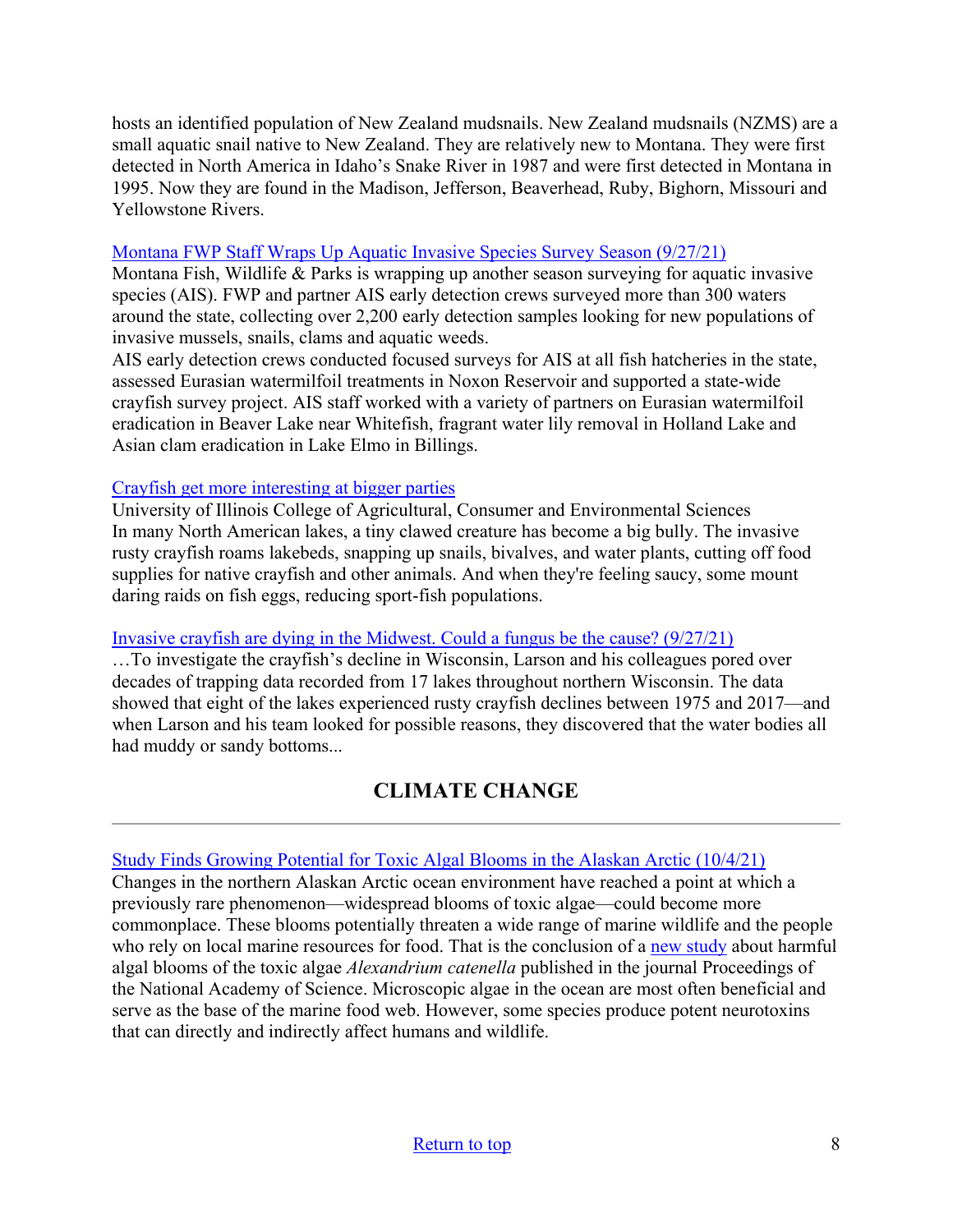<span id="page-8-0"></span>[Chinese media suggest Maine lobster was 'Pandora's box' that unleashed COVID-19 \(10/2/21\)](https://bangordailynews.com/2021/10/02/news/chinese-media-suggest-maine-lobster-was-pandoras-box-that-unleashed-covid-19/) Chinese media outlets have suggested that a 2019 shipment of Maine lobster was a "Pandora's box" that unleashed the global COVID-19 pandemic. That claim comes after cooperation broke down over the summer between Chinese officials and World Health Organization investigators, who said the window for discovering the origins of the virus is "closing fast." Earlier this year, WHO scientists concluded that the virus likely jumped from an animal to a human and ruled the possibility of a laboratory leak as "extremely unlikely."

# **OUTREACH AND EDUCATION**

## [Reduce Invasive Pet and Plant Escapes \(RIPPLE\)](https://www.canr.msu.edu/invasive_species/ripple/?utm_source=feedburnerNational+Invasive+Species+Information+Center+-+What%27s+New&utm_medium=email&utm_campaign=Feed%3A+nisic+%28National+Invasive+Species+Information+Center+-+What%27s+New%29)

Working with aquarium and water garden owners and retailers to ensure Michigan's waterways are protected against invasive species

#### [Preventing Aquatic Invasive Species through Behavior Change](https://www.dnr.state.mn.us/invasives/ais/prevention/behavior-change.html)

The Minnesota DNR's Invasive Species Program has embarked on an exciting project that aims to better promote the adoption of desirable aquatic invasive species (AIS) prevention behaviors and create positive social norms supporting AIS prevention in Minnesota. The products of this effort will be useful to AIS program managers. The handout [Preventing AIS through Behavior](https://files.dnr.state.mn.us/natural_resources/invasives/prevention/handout-preventing-ais-through-behavior-change.pdf)  [Change PDF](https://files.dnr.state.mn.us/natural_resources/invasives/prevention/handout-preventing-ais-through-behavior-change.pdf) provides a summary of the project

## **JOBS/GRANTS**

<span id="page-8-1"></span>**Fish and Wildlife Biologist - GS-0401-09/11:** USFWS Austin Ecological Services Field Office is recruiting a permanent Fish and Wildlife Biologist to support freshwater mussel conservation activities in Central Texas. Specific tasks will include assisting with status assessments and the development and implementation of recovery actions in coordination with a diverse array of stakeholders and external partners. **The closing date for the position is 10/14.**

- All qualified applicants can apply here: [https://www.usajobs.gov/GetJob/ViewDetails/616012800](https://lnks.gd/l/eyJhbGciOiJIUzI1NiJ9.eyJidWxsZXRpbl9saW5rX2lkIjoxMTcsInVyaSI6ImJwMjpjbGljayIsImJ1bGxldGluX2lkIjoiMjAyMTEwMDguNDcwNzIzNjEiLCJ1cmwiOiJodHRwczovL3d3dy51c2Fqb2JzLmdvdi9HZXRKb2IvVmlld0RldGFpbHMvNjE2MDEyODAwP3V0bV9tZWRpdW09ZW1haWwmdXRtX3NvdXJjZT1nb3ZkZWxpdmVyeSJ9.fqLLQ1mm2Jwh_kOrrewoIAMXFiiaroKT1Ei997qULss/s/955051654/br/113591044299-l)
- Career merit promotion applicants can apply here: [https://www.usajobs.gov/GetJob/ViewDetails/616013600](https://lnks.gd/l/eyJhbGciOiJIUzI1NiJ9.eyJidWxsZXRpbl9saW5rX2lkIjoxMTgsInVyaSI6ImJwMjpjbGljayIsImJ1bGxldGluX2lkIjoiMjAyMTEwMDguNDcwNzIzNjEiLCJ1cmwiOiJodHRwczovL3d3dy51c2Fqb2JzLmdvdi9HZXRKb2IvVmlld0RldGFpbHMvNjE2MDEzNjAwP3V0bV9tZWRpdW09ZW1haWwmdXRtX3NvdXJjZT1nb3ZkZWxpdmVyeSJ9.YC_mm9jfFNYFJQw82grBYdDaLD7H-_rcvKExrUJdcEM/s/955051654/br/113591044299-l)

**Biologist (Invasive Species) - GS- 0401-9/11:** This newly created position will serve the National Wildlife Refuge System of the U.S. Fish and Wildlife Service. As a member of the regional invasive species team, you will serve as a subject matter expert in identifying, detecting,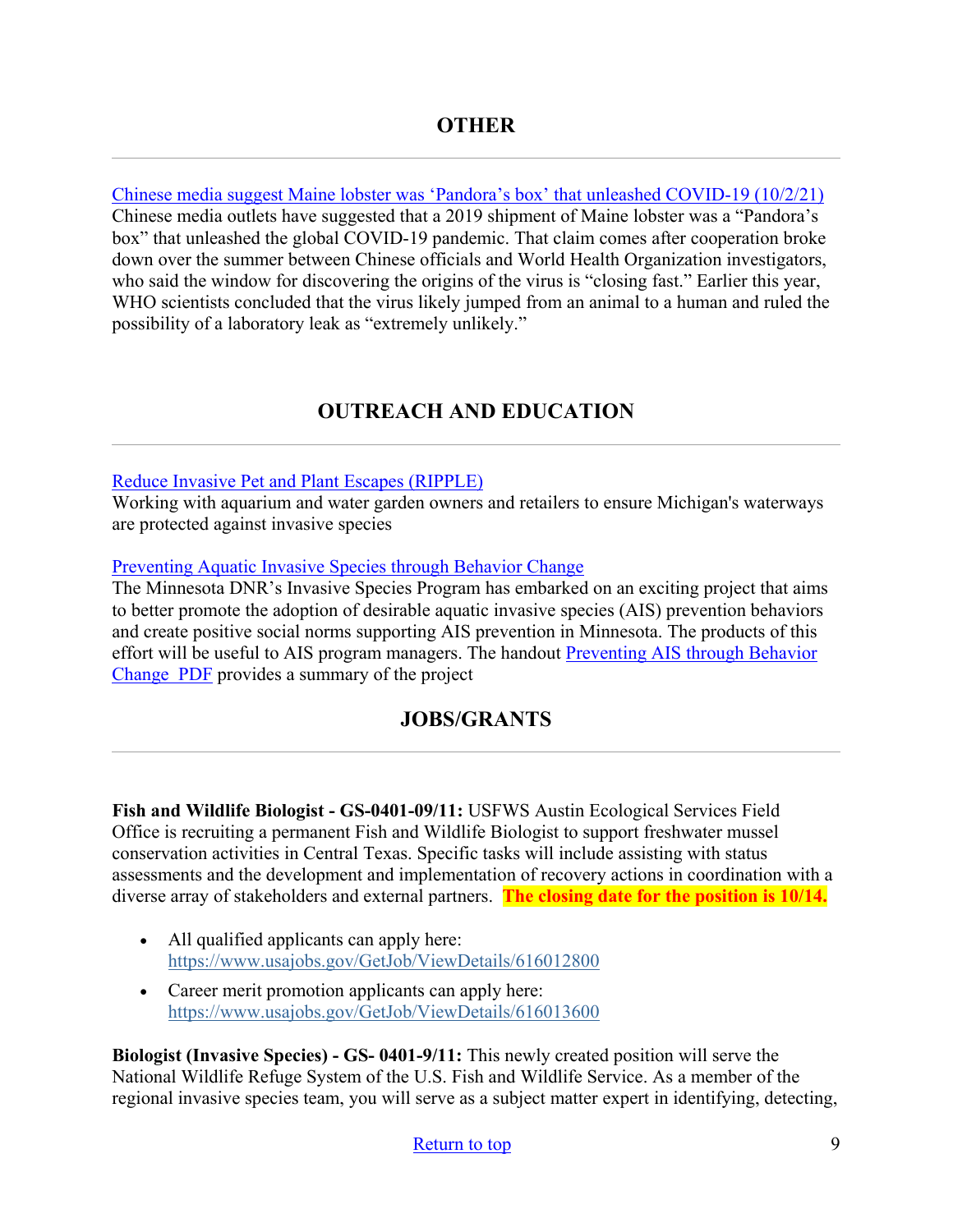preventing, and managing invasive plants and other species. You will help build a strategic and adaptive approach to managing invasive species, building on our scientific program that includes an innovative, thorough protocol framework for inventorying invasive plants. The position will be located in one of the following two locations within the Division of Natural Resources and Conservation Planning: Hadley, MA – Regional Office, North Atlantic-Appalachian Region or Sussex NJ – Wallkill River National Wildlife Refuge. - **closes October 12, 2021**

- All U.S. Citizens https://www.usajobs.gov/GetJob/ViewDetails/615537500
- Merit promotion federal employees and other eligible applicants - [https://www.usajobs.gov/GetJob/ViewDetails/615537600](https://lnks.gd/l/eyJhbGciOiJIUzI1NiJ9.eyJidWxsZXRpbl9saW5rX2lkIjoxMjAsInVyaSI6ImJwMjpjbGljayIsImJ1bGxldGluX2lkIjoiMjAyMTEwMDguNDcwNzIzNjEiLCJ1cmwiOiJodHRwczovL3d3dy51c2Fqb2JzLmdvdi9HZXRKb2IvVmlld0RldGFpbHMvNjE1NTM3NjAwP3V0bV9tZWRpdW09ZW1haWwmdXRtX3NvdXJjZT1nb3ZkZWxpdmVyeSJ9.0jEw80dLJT-jkBvkkw0lVAbmhQNvEn6hOnypSiGuG3A/s/955051654/br/113591044299-l)

## [AIS INTERDICTION SPECIALIST \(WILDLIFE BIOLOGIST II\) - PRICE, UT \(BULLFROG\)](https://www.governmentjobs.com/careers/utah/jobs/3238669/ais-interdiction-specialist?keywords=AIS%20INTERDICTION&pagetype=jobOpportunitiesJobs)

Click [HERE](https://www.governmentjobs.com/careers/utah/jobs/3238669/ais-interdiction-specialist?keywords=AIS%20INTERDICTION&pagetype=jobOpportunitiesJobs) to view the job details and/or apply. It is schedule: TL, time-limited full-time position Benefits: Yes Location: Bullfrog, Utah Requisition #29014 **Close: Tuesday, October 12, 2021 at 11:59 p.m.** 

## [Invasive Species Biologist \(GS-9/11\) North Atlantic-Appalachian Region](https://www.usajobs.gov/GetJob/ViewDetails/615537500)

You are invited to join our team charged with preventing and managing invasive species across the 75 National Wildlife Refuges from Maine to Virginia! The position will be located in one of the following two locations within the Division of Natural Resources and Conservation Planning: Hadley, MA – Regional Office, North Atlantic-Appalachian Region Sussex NJ – Wallkill River National Wildlife Refuge Link to USA Jobs Announcements – **closes October 12, 2021**: All U.S. Citizens -<https://www.usajobs.gov/GetJob/ViewDetails/615537500> Merit promotion – federal employees and other eligible applicants <https://www.usajobs.gov/GetJob/ViewDetails/615537600>

[The Montana Department of Agriculture is accepting applications for our Noxious Weed Task](https://mtstatejobs.taleo.net/careersection/200/jobdetail.ftl?job=21142397)  [Force Coordinator.](https://mtstatejobs.taleo.net/careersection/200/jobdetail.ftl?job=21142397) **First review of applicants will be on October 14, 2021.** Open until filled. Job Overview: Oversees program operations, conducts inspections and investigations, and provides training and education to governmental agencies, the farming/ranching community, and others interested in the program. The position may provide general guidance and act as a resource to other department employees.

As the Noxious Weed Task Force Coordinator, you will:

- Provide state-wide coordination for the existing county strike teams and new invader Cooperative Weed Management Areas.
- Serve as the expert in best management practices, state-wide species data, and provides partners with education materials and training, the latest research and issues related to new invaders, and Early Detection, Rapid Response (EDRR) procedures and recommendations.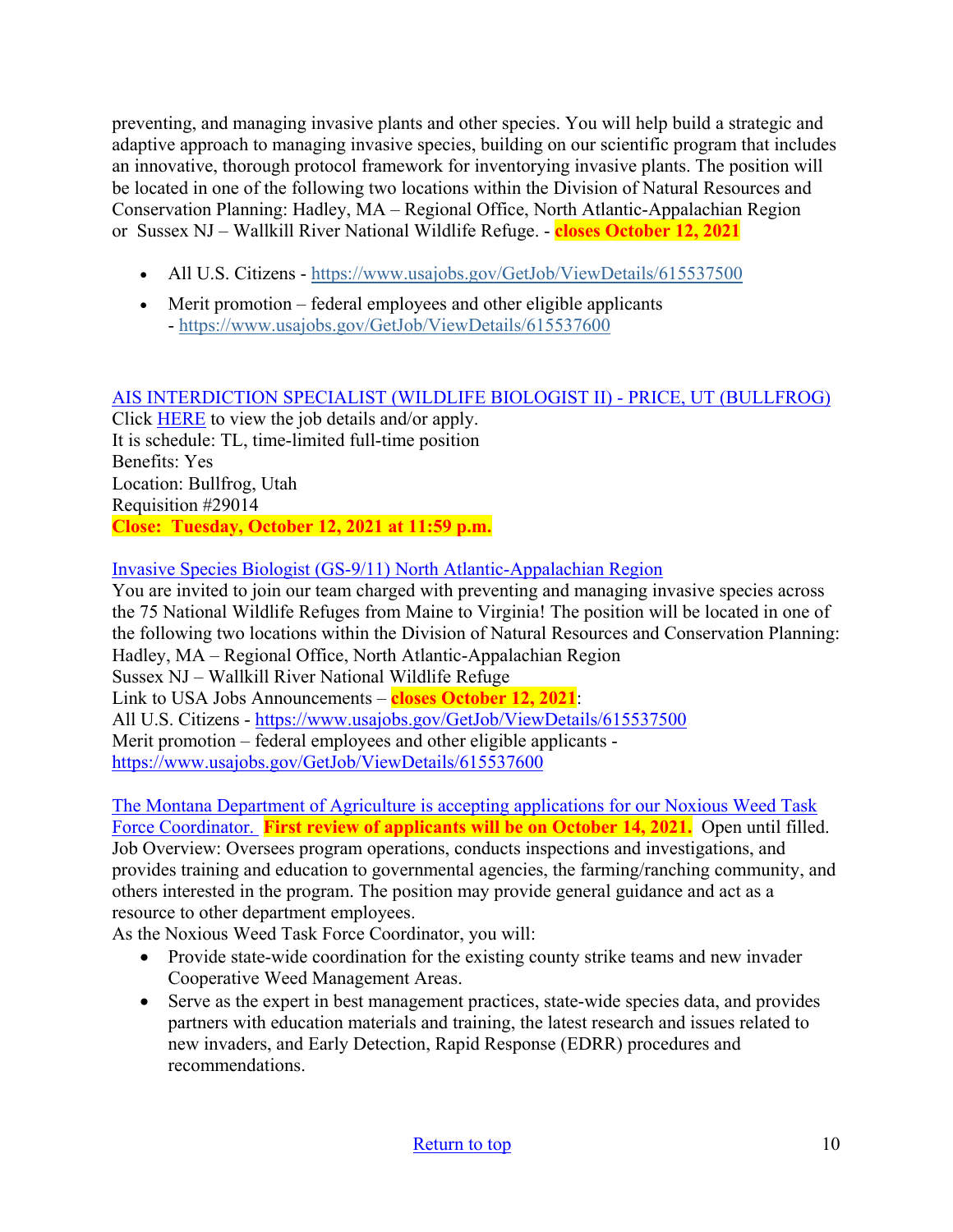- Implement and coordinate training and educational programs on noxious weeds and management techniques for farmers, ranchers, applicators, local communities, and others.
- Manage documentation and data for program.
- Assist in developing the program to further protect Montana from noxious weeds, comply with evolving legislation, and meet industry needs.
- Assist land managers with site-specific monitoring and data collection in grant-funded project areas.
- Develop and coordinate educational materials and bulletins related to noxious weeds; develop topical materials; and disseminate information and materials to interested parties.

## [The USDA ARS Pacific Shellfish Research Project in Newport, Oregon is seeking a Supervisory](https://www.ars.usda.gov/research/programs-projects/project/?accnNo=433817&fy=2020)  [Research Biologist \(Research Leader\).](https://www.ars.usda.gov/research/programs-projects/project/?accnNo=433817&fy=2020)

 The mission of the program is to develop genetically improved shellfish stocks, promote enhanced disease resiliency, modernize production technologies, and transfer technologies and improved stocks to shellfish farmers.

Responsibilities of the Research Leader include leading and performing research on shellfish production in the Pacific West. Enhance and extend management practices for shellfish aquaculture that reduce juvenile mortality and optimize estuarine habitat function. Advance and implement genome-enabled improvement technologies for the Pacific oyster. Establish working relationships, communication channels, cooperative research, and research priority setting with state agricultural experiment stations, universities and industry, and national and international organizations. Lead and coordinate stakeholder relations to promote problem-solving research for the shellfish industry. Supervise program scientists and manage human, fiscal, and physical resources. Provide internal and external technical information and consultation and ensure proper interpretation and reporting of scientific research results and information.

Salary Range: \$108,885 to \$166,502 per year

For more information on the research program, please visit

<https://www.ars.usda.gov/research/programs-projects/project/?accnNo=433817&fy=2020>

## **GRANTS**

## [Now Open: FY 2022 Grant Opportunity for Marine Debris Prevention Projects](https://blog.marinedebris.noaa.gov/now-open-fy-2022-grant-opportunity-marine-debris-prevention-projects)

The NOAA Marine Debris Program is proud to announce our FY 2022 Marine Debris Prevention notice of funding opportunity.

NOAA will fund prevention projects that actively engage and educate a target audience (such as students, teachers, industries, etc.) in hands-on programs designed to raise awareness, reduce barriers to marine debris prevention, and encourage and support changes in behaviors to ensure long-term prevention of marine debris. NOAA will also fund projects in the U.S.-Mexico and U.S.-Canada border regions, subject to additional eligibility criteria. [Full Grant information here.](https://www.grants.gov/web/grants/view-opportunity.html?oppId=335704)  **The Letter of Intent (LOI) submission period for prevention projects will extend from September 13 to October 29, 2021.**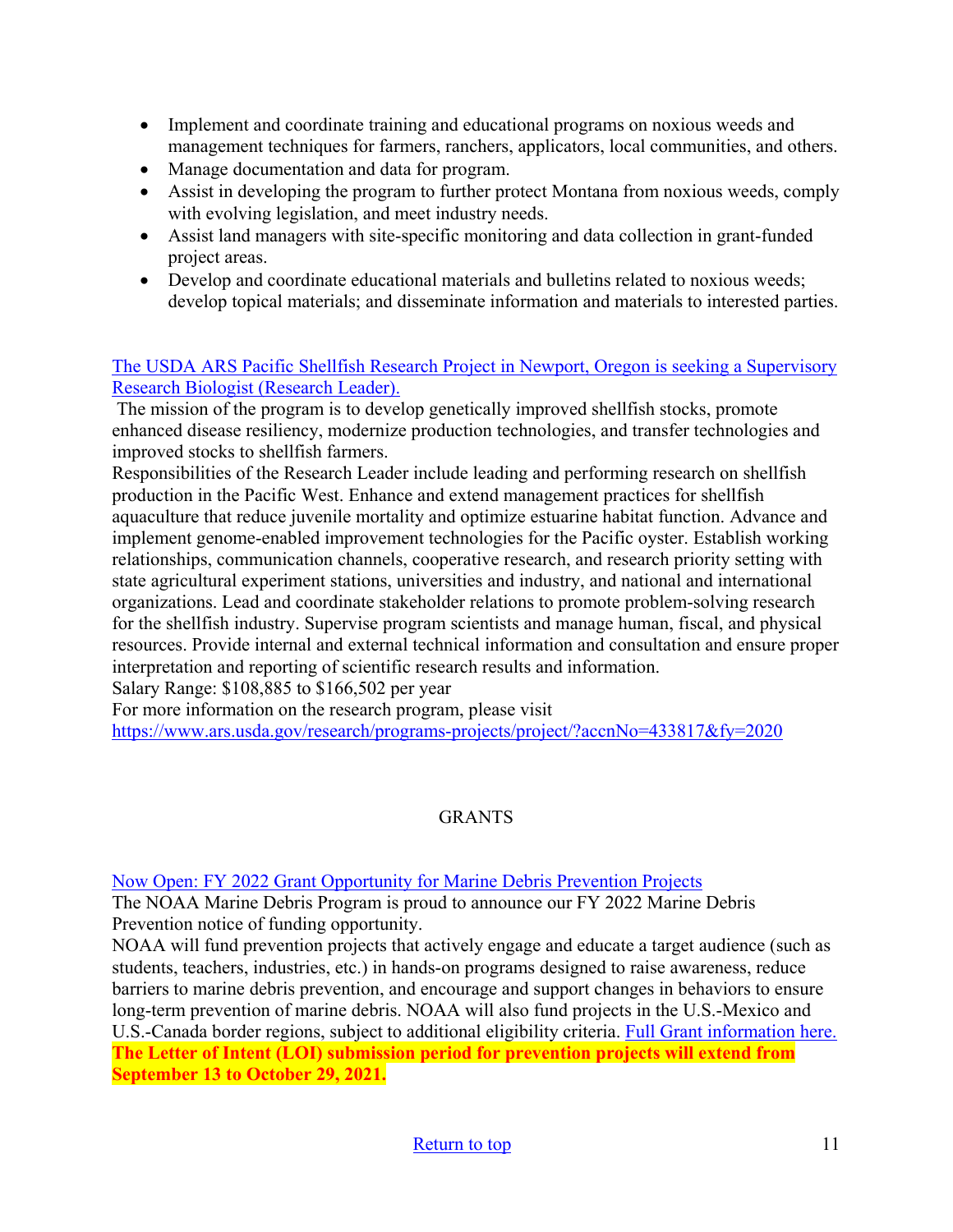## [Michigan Invasive Species Grant Program \(MISGP\)](https://www.michigan.gov/invasives/0,5664,7-324-71276_92000---,00.html)

Grant Program Details

The Departments of Natural Resources, Environmental Quality and Agriculture and Rural Development work together to address strategic issues of prevention, detection, eradication, and control for both terrestrial and aquatic invasive species in Michigan. Criteria:

This program is designed to address strategic issues of prevention, detection, eradication and control for both terrestrial invasive species (TIS) and aquatic invasive species (AIS) in Michigan. Projects must support the overalls goals of the MISGP:

- Prevent new invasive species introductions.
- Strengthen statewide invasive species early detection and response network.
- Limit the dispersal of recently confirmed invasive species.
- Manage and control widespread, long-established invasive species.

Specific priorities and scoring criteria can be found in the MISGP handbook. Proposals will be recommended for funding based on a combination of scoring criteria, project type, project metrics, geographic location and available funding.

Applicant Eligibility: Local, state\*, federal or tribal units of government,Non-profit organizations, Universities

\*State agencies should contact the MISGP contact prior to preparing an application.

Application Process: A request for proposals will be issued September 01, 2021.

**Full proposals will be due November 01, 2021** 

Awards anticipated in March, 2022.

Contact: Erin Campbell, 269.300.9698 CampbellE6@Michigan.gov

[Montana] AIS Grant Cycle Open: DNRC and MISC will be accepting grant applications beginning August 1 to fund aquatic invasive species projects.

NEW this cycle:

DNRC is transitioning from WebGrants to Submittables and this change will make it easier to complete and manage your application online. Grantees will be able to complete reports, send notifications, and track and edit submissions. Click here to create an account and here to watch a video on how to get started with Submittables.

MISC has established permanent dates for the annual AIS grant cycle.

Application cycle opens: August 1

**Application cycle closes: 1st Wednesday in November by 5 p.m. (11/3/21)** 

AIS Grant Hearings: 2nd Wednesday in January (1/12/21)

Up to \$50,000 is available per project to Montana communities or local, state, tribal, or other entities within the state and to Montana-based non-governmental entities.

AIS grants are intended to increase local capacity and involvement to address AIS issues.

Projects that address the following AIS management components are eligible and include:

- Prevention
- Early detection
- Education and outreach
- Research
- Treatment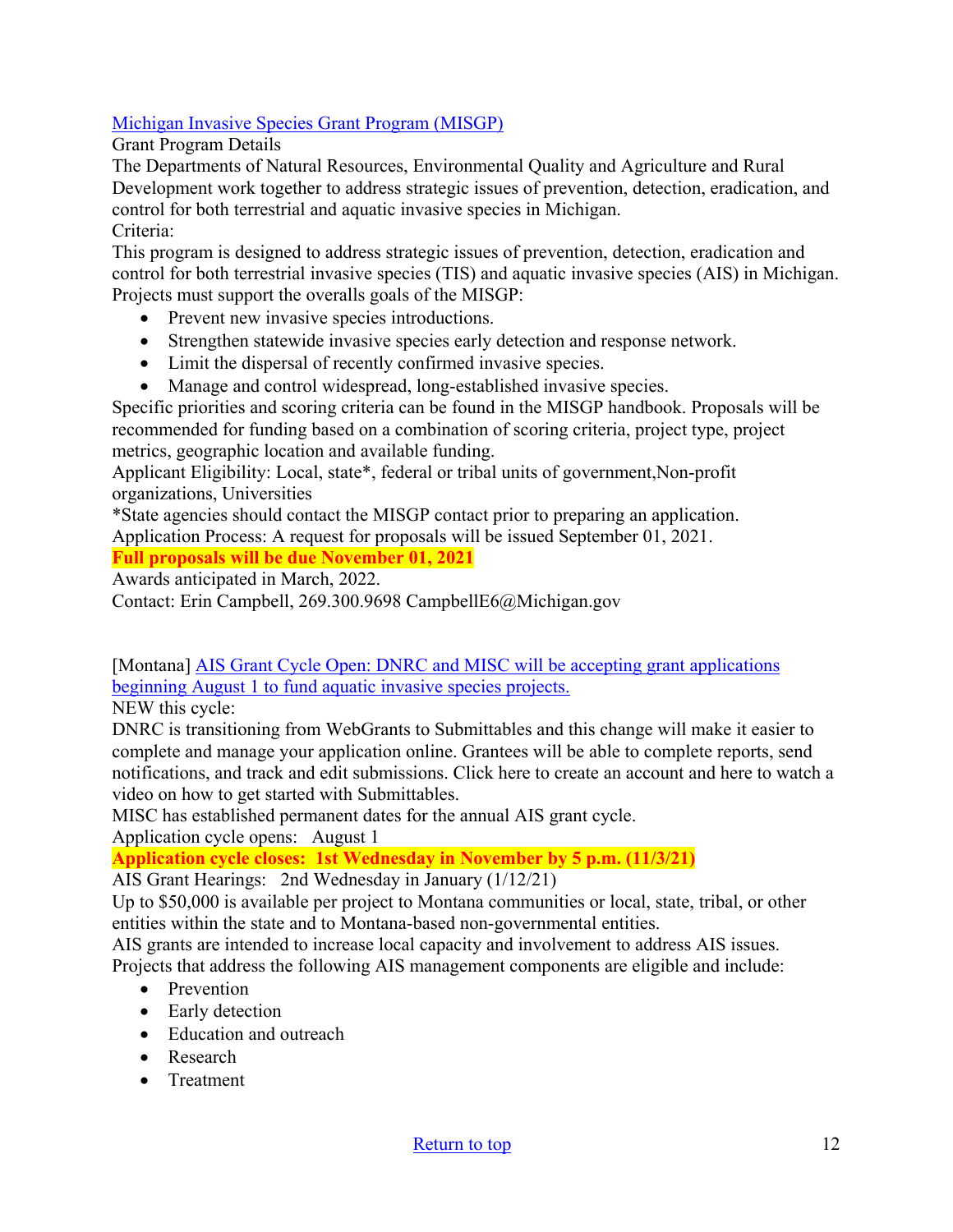Current state-wide priorities that have been identified and vetted with former grantees and stakeholders for the upcoming AIS grant cycle include grants related to:

- Monitoring / early detection projects to expand local capacity and involvement in multi-AIS taxa early detection efforts.
- AIS outreach projects that expand AIS awareness at the local level.
- AIS research projects including eDNA research related to dreissenid mussel early detection addressing eDNA Science Advisory Panel recommendations.

Locally-led proposals that address the state-wide priorities will receive ranking preference, however all eligible grant requests will be evaluated and considered.

**Applications are due Wednesday, November 5, 2021, by 5 pm**.

AIS Grant Program Guidelines and application instructions can be found [here.](https://invasivespecies.mt.gov/montana-invasive-species/Aquatic-Invasive-Species-Grant-Program) Contact us with questions:: $l$ lodman $@$ mt.gov, scriswell $@$ mt.gov

[Montana: Noxious Weed Trust Fund Grant Program is Now Accepting](https://agr.mt.gov/NoxiousWeedTrustFund) Applications – **Grant Applications Due January 6, 2022** 

The Montana Department of Agriculture (MDA) announces noxious weed grant funding is now available through the 2022 Noxious Trust Fund (NWTF) Grant Program.

Established by the 1985 Montana Legislature, the NWTF grants provide funding for noxious weed research projects, development projects, state and community education, and local cooperative - landowner cost share. Funding assistance is provided to counties, local communities, researchers, and educators to assist with their efforts to solve a variety of weed problems in Montana.

In 2021, over \$2 million was awarded to organizations in 54 counties and seven tribal nations across Montana.

Applicants may apply for funding up to \$75,000 per project through [WebGrants - Montana](https://agr.mt.gov/NoxiousWeedTrustFund)  [Grants and Loans.](https://agr.mt.gov/NoxiousWeedTrustFund) 

## [NOAA-NOS-NCCOS-2022-2006972](https://www.grants.gov/web/grants/view-opportunity.html?oppId=334906)

[Understanding multi-stressor impacts on marine ecosystems under climate change](https://www.grants.gov/web/grants/view-opportunity.html?oppId=334906) Department of Commerce

## **Closing Date for Applications: Jan 18, 2022**

The purpose of this document is to advise the public that NOAA/NOS/National Centers for Coastal Ocean Science (NCCOS)/Competitive Research Program (CRP) [formerly Center for Sponsored Coastal Ocean Research (CSCOR)/Coastal Ocean Program (COP)], the NOAA Climate Program Office (CPO), and the NOAA Ocean Acidification Program (OAP), in partnership with the NOAA Office of National Marine Sanctuaries (ONMS) and the NOAA Integrated Ocean Observing System (IOOS), are soliciting proposals to understand the combined impacts of multiple stressors on the function and health of marine ecosystems within the context of climate change. This information will be used to improve place-based management of marine protected areas and enable the proactive protection of these critical ecosystems under future climate scenarios. Climate change is exacerbating existing environmental stressors (e.g., hypoxia, harmful algal blooms, and ocean acidification) through changes to the fundamental drivers of ecosystems (e.g., temperature, precipitation, seasonal cycles, and biogeochemistry).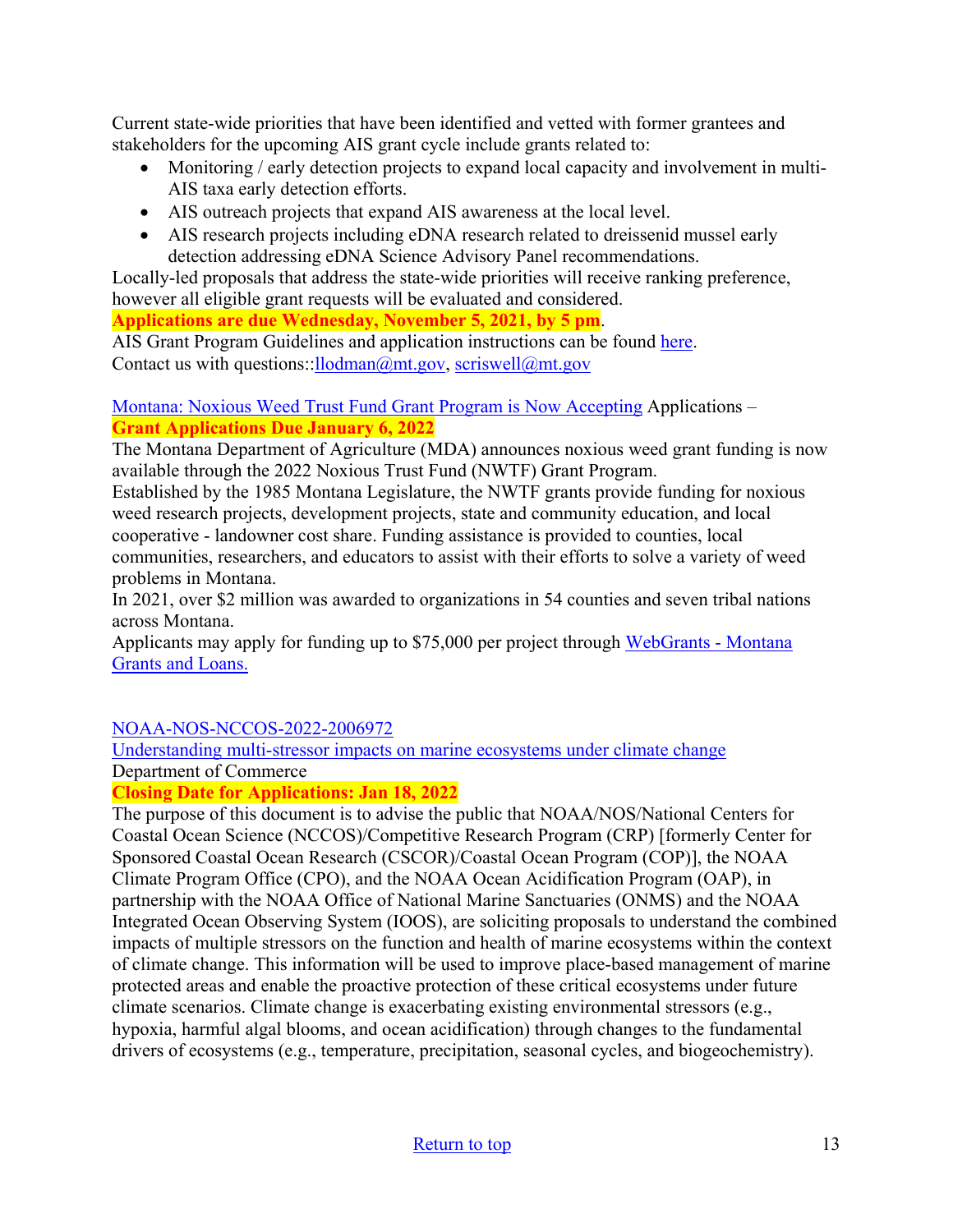## [NOAA-NOS-NCCOS-2022-2007023](https://www.grants.gov/web/grants/view-opportunity.html?oppId=335726)

## [Harmful Algal Bloom Control Technologies Incubator](https://www.grants.gov/web/grants/view-opportunity.html?oppId=335726)

Department of Commerce

The purpose of this document is to advise the public that NOAA/NOS/National Centers for Coastal Ocean Science (NCCOS)/Competitive Research Program (CRP) [formerly Center for Sponsored Coastal Ocean Research (CSCOR)/Coastal Ocean Program (COP)] is soliciting proposals from the Cooperative Ecosystems Studies Units (CESU) to implement a 5-year Harmful Algal Bloom (HAB) Control Technologies Incubator (HCTI) under the auspices of the NCCOS/CRP Prevention, Control and Mitigation of HAB Program (PCMHAB). This funding opportunity will provide support for one award to develop and administer a national program that accelerates the development and application of HAB control approaches. To accomplish this, the main objective of the HCTI will be to fund extramural proof of concept, innovative HAB control technology projects to assess their feasibility. Promising technologies will then be encouraged to apply to relevant future PCMHAB competitive funding announcements independent from the HCTI. In addition, the other objective of the HCTI will be to provide guidance to end users and stakeholders on navigating the relevant licensing and permitting processes (e.g., National Environmental Protection Act and Federal Insecticide, Fungicide, and Rodenticide Act requirements) relevant to the applicability of proven control methods during responses to ongoing HAB events. The proposals must address how the HCTI will accomplish these two objectives. This funding opportunity is intended to support the administration of the HCTI and is not intended to directly support individual research projects or short term activities on specific local coastal HAB issues. Funding is contingent upon the availability of Fiscal Year 2022 Federal appropriations. If funds become available for this program, one project for a HCTI will be funded for approximately \$1.5M/year for 5 years, not to exceed \$7.5M over that period. If successful, the selected project may receive an additional \$7.5M for a second and final 5 year period of performance. It is anticipated that projects funded under this announcement will have a September 1, 2022 start date.

# **FEDERAL/STATE/PROVINCIAL LEGISLATION, RULES, ACTIONS**

## **State/Province**

<span id="page-13-0"></span>[\[Hawaii\] The Fight Against Invasive Species Has Received Less Funding During the Pandemic](https://www.hawaiipublicradio.org/the-conversation/2021-09-27/pandemic-funding-away-from-fight-against-invasive-species)  [\(9/27/21\)](https://www.hawaiipublicradio.org/the-conversation/2021-09-27/pandemic-funding-away-from-fight-against-invasive-species)

The focus on the pandemic has taken attention — and some funding — away from the fight against invasive species.

The Hawaii Invasive Species Council says a lack of focus on capacity building in this area is short-sighted and will eventually be even more costly to the state.

The council, made up of five state departments and the University of Hawaiʻi, is prepping its next progress report for the 2027 Hawaii Interagency Biosecurity Plan. The update will mark the halfway point in the original timeline for the 10-year plan.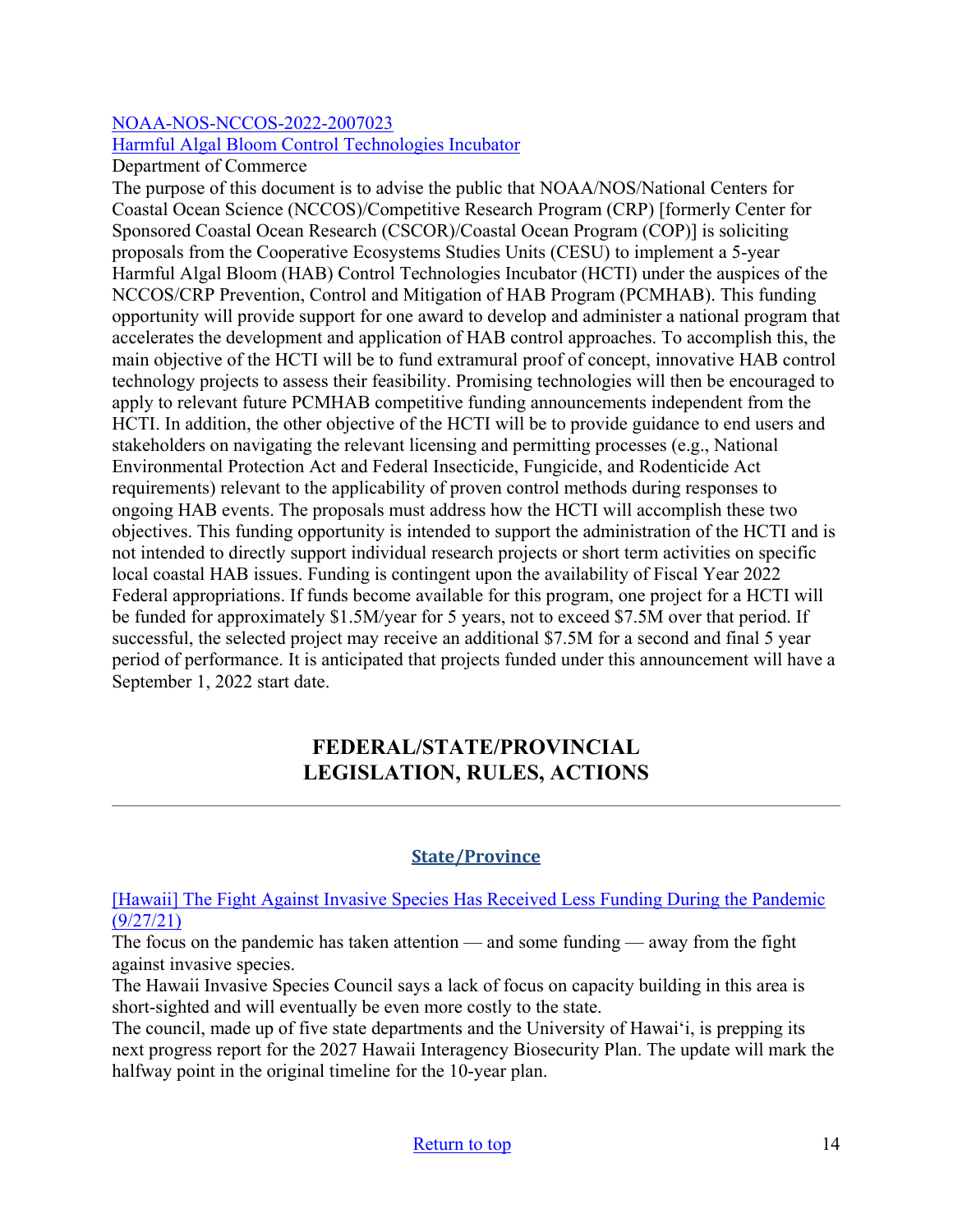#### [\[Minnesota\] Group Pressing Minnesota Department of Natural Resources to Adopt More Robust](https://knsiradio.com/2021/09/16/group-pressing-minnesota-department-of-natural-resources-to-adopt-more-robust-aquatic-invasive-species-plan/)  [Aquatic Invasive Species Plan \(9/16/21\)](https://knsiradio.com/2021/09/16/group-pressing-minnesota-department-of-natural-resources-to-adopt-more-robust-aquatic-invasive-species-plan/)

Following the recent discovery of zebra mussels in two more Minnesota lakes, the Department of Natural Resources is being pressed to adopt a more robust management plan. The DNR says Horseshoe Lake in Crow Wing County and Rainy Lake, which is also connected to several other bodies of water, recently identified zebra mussel infestations.

The Minnesota DNR's blueprint for combating aquatic invasive species like zebra mussels was written in 2009. Minnesota Lakes and Rivers Advocates Executive Director Jeff Forester says he hopes it's a comprehensive strategy with better coordination of on the ground efforts, saying, "Nobody really knows what anybody else is doing, and it's not targeted toward specific and achievable goals. It's not coordinated."

He says the DNR should be guiding collaboration between lake associations, county government, and others doing prevention work. The DNR says it anticipates putting out a new management plan every five years, but the agency's deputy director of ecological and water resources, Ann Pierce, says that kind of timeline would require more reviews by the federal government. She says that could delay prevention funding from congress by up to a year and says that would put up a "roadblock in some of that annual granting process."

## **Judicial**

## **Executive**

[Interior Office of Insular Affairs Announces Nearly \\$3 Million to Protect Coral Reefs and](https://www.doi.gov/oia/press/interior-office-insular-affairs-announces-nearly-3-million-protect-coral-reefs-and-combat?utm_source=feedburnerNational+Invasive+Species+Information+Center+-+What%27s+New&utm_medium=email&utm_campaign=Feed%3A+nisic+%28National+Invasive+Species+Information+Center+-+What%27s+New%29)  [Combat Invasive Species in the Insular Areas \(9/29/21\)](https://www.doi.gov/oia/press/interior-office-insular-affairs-announces-nearly-3-million-protect-coral-reefs-and-combat?utm_source=feedburnerNational+Invasive+Species+Information+Center+-+What%27s+New&utm_medium=email&utm_campaign=Feed%3A+nisic+%28National+Invasive+Species+Information+Center+-+What%27s+New%29)

The U.S. Department of the Interior's Office of Insular Affairs (OIA) has announced \$2,772,443 in Coral Reef and Natural Resources Initiative (CRNR) grant funds to protect coral reef resources in the U.S. territories and the freely associated states. The funding includes \$1,541,421 that will support efforts to control and eradicate invasive species in the insular areas. "Supporting healthy coral reefs and protecting natural resources from invasive species are essential components to confront climate change effectively," said Deputy Assistant Secretary Keone Nakoa. "Due to their island geographies and the increasing frequency and severity of natural disasters, families in the U.S. territories and the freely associated states are particularly vulnerable to the existential threat of climate change. I am pleased to announce these FY 2021 funding awards, which help to address this priority for the Biden-Harris administration."

#### [Interior reverses Trump, moves BLM headquarters back to DC \(9/17/21\)](https://thehill.com/policy/energy-environment/572796-interior-to-restore-dc-land-management-hq-while-also-maintaining)

The Interior Department will restore the Washington, D.C., headquarters for the Bureau of Land Management, which was moved to Colorado during the Trump administration, while maintaining the Colorado office as its "Western headquarters."

The department announced its decision on the controversial move in a statement on Friday.

The Trump administration shifted its headquarters from Washington to Grand Junction, Colo., in what critics saw as an attempt to drive out career officials. The Trump administration had argued that it was putting officials closer to the land that they managed.

## **Congressional**

[Return to top](#page-0-0) 15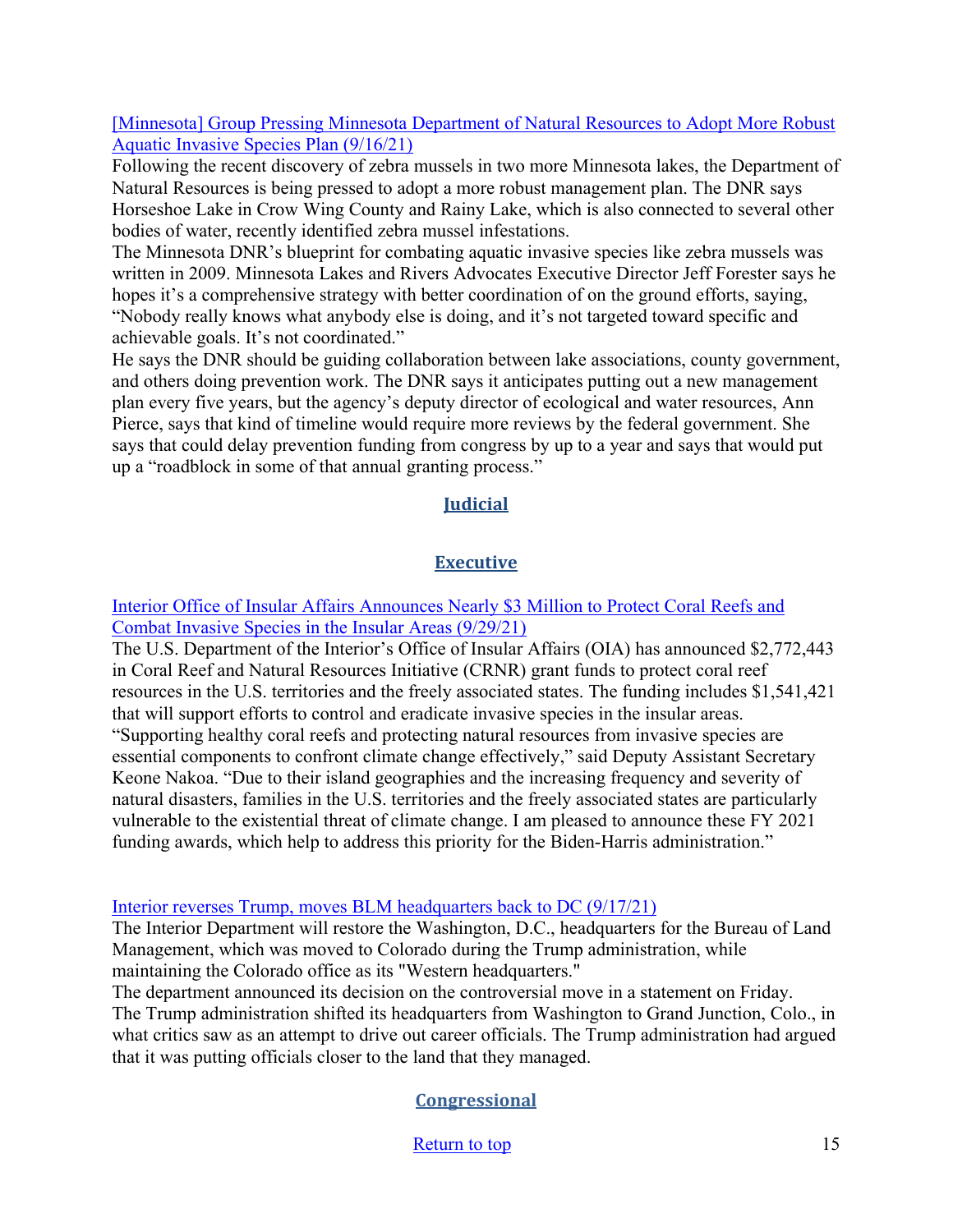#### Infrastructure bill stalls after Democratic leaders fail to wrangle support  $(10/1/21)$

WASHINGTON — House Democratic leaders appeared to have failed to wrangle enough support Friday to pass the \$550 billion Infrastructure Investment and Jobs Act ( [H.R.3684\)](https://www.congress.gov/bill/117th-congress/house-bill/3684) - after intraparty fighting delayed a planned vote — further stalling one of President Joe Biden's top legislative priorities.

#### [Support builds for Recovering America's Wildlife Act \(10/1/21\)](https://wildlife.org/support-builds-for-recovering-americas-wildlife-act/)

The Recovering America's Wildlife Act, a key priority for The Wildlife Society, is continuing to gain support in both chambers of the U.S. Congress, setting up an opportunity for movement on the bill not seen since last Congress. In April, Representatives Debbie Dingell (D-MI) and Jeff Fortenberry (R-NE) reintroduced the House bill (H.R. 2773). The bill currently has 118 bipartisan co-sponsors. The Senate counterpart (S. 2372), introduced in July by Senators Martin Heinrich (D-NM) and Roy Blunt (R-MO), has gained 24 bipartisan co-sponsors, with more expected to join in the coming weeks.

## **Note: [H.R.2773](https://www.congress.gov/bill/117th-congress/house-bill/2773) has 122 cosponsors, [S.2372](https://www.congress.gov/bill/117th-congress/senate-bill/2372) has 28 cosponsors**

#### [Congress approves bill to prevent government shutdown \(9/30/21\)](https://www.eenews.net/articles/congress-approves-bill-to-prevent-government-shutdown/)

Congress has approved stopgap spending legislation that would avert a government shutdown at midnight tonight. The Senate this afternoon easily passed, 65-35, a bill to fund government through Dec. 3, extend expiring surface transportation programs and provide \$26.6 billion in emergency disaster aid. A debt ceiling provision opposed by Republicans was jettisoned to ease passage. The House followed quickly, approving the measure 254-175.

## **APPROPRIATIONS**

## [Biden signs bill to avert shutdown \(9/30/31\)](https://thehill.com/homenews/administration/574784-biden-signs-bill-to-avert-shutdown)

President Biden on Thursday signed a stopgap bill that will keep the government funded through early December, narrowly averting a government shutdown. The House and Senate each passed the continuing resolution earlier Thursday. The bill funds government operations through Dec. 3 and includes \$28.6 billion in additional disaster relief and \$6.3 billion for Afghan refugee resettlement, as requested by the White House.

## [Senate approves short-term debt ceiling increase \(10/7/21\)](https://thehill.com/homenews/senate/575874-senate-approves-short-term-debt-ceiling-increase)

The Senate on Thursday approved a deal to increase the debt ceiling and keep the country solvent into December, moving to stave off a default expected to occur in a matter of days. Under the agreement passed by the Senate, the debt ceiling will increase by \$480 billion. The Treasury Department, according to Senate aides, thinks that will set up the next deadline for Dec. 3, the same day government funding is set to expire.

**Now What:** According to *[E&E Daily](https://subscriber.politicopro.com/eenews) (***10/7/21***): The punt on the debt limit could set up two deadlines in December: one to avert a default and another to sidestep a government shutdown when spending runs out Dec. 3. Such a scenario could potentially give the GOP more leverage in year-end spending talks with a Democratic president and* 

## [Return to top](#page-0-0) 16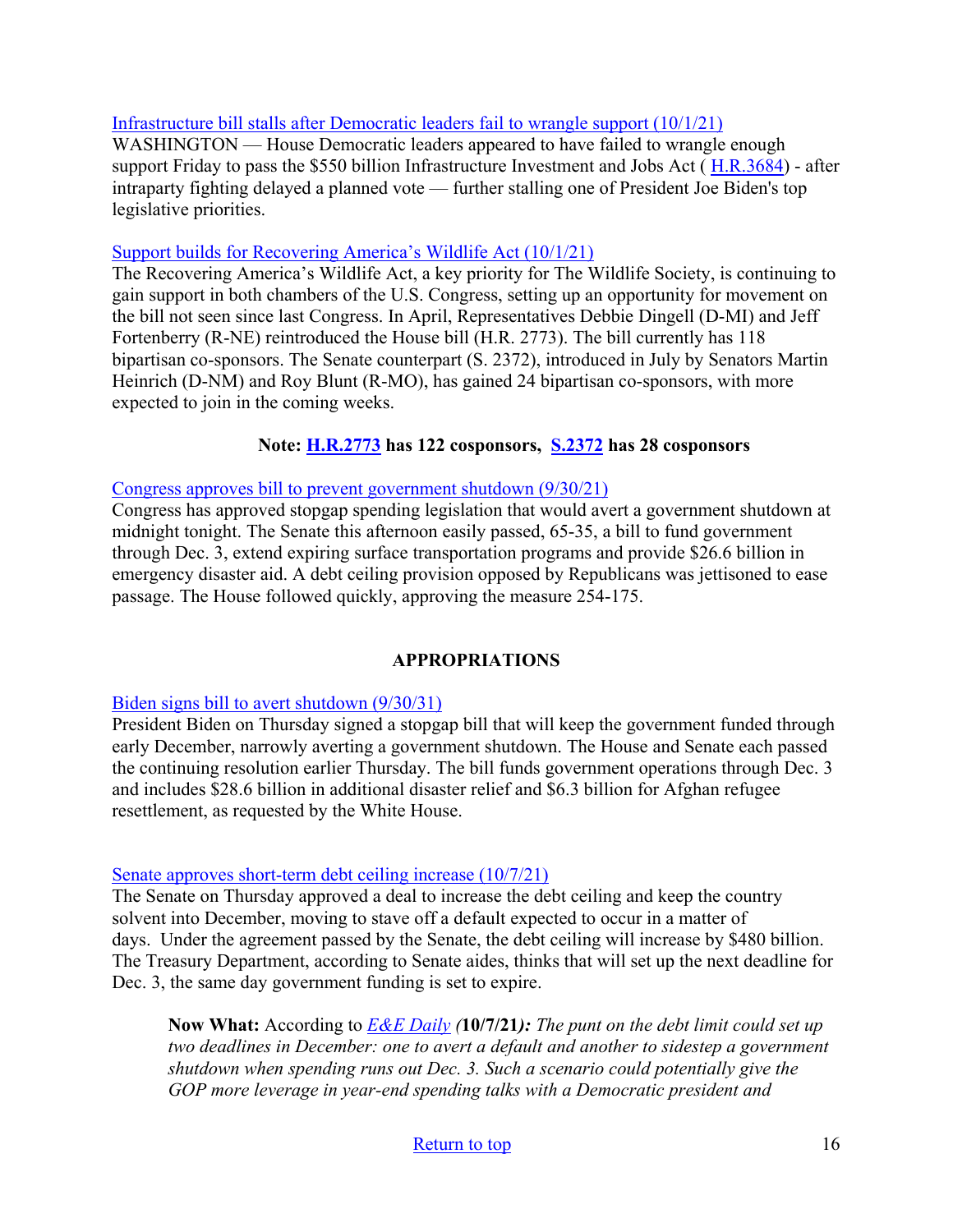*Democratic House and Senate that otherwise might find little reason to negotiate with Republicans."*

#### [Slow progress on budget package with deadline weeks away \(10/8/21\)](https://www.rollcall.com/2021/10/08/slow-progress-on-budget-package-with-deadline-weeks-away/)

Last week's [enactment of a government funding stopgap](https://www.rollcall.com/2021/09/30/house-clears-short-term-spending-bill-to-avert-shutdown/) through Dec. 3 and the \$480 billion debt ceiling boost that will punt the deadline for another increase by a few months will allow the Democrat-controlled Congress to spend the remainder of the fall focused on passing President Joe Biden's social and climate spending and tax package. But as Democratic leaders eye an endof-month deadline for passing the sweeping package through the filibuster-proof budget reconciliation process, the party has yet to agree on a framework for a scaled-down version of the bill that both moderate and progressive Democrats can support. "We're working hard, we're making progress, and we're shooting to get it done by Oct. 31," Senate Majority Leader Charles E. Schumer told reporters after a closed-door lunch Thursday at which Democrats discussed the reconciliation package. Democrats are expecting to cut their original plan for \$3.5 trillion in new spending and tax cuts to around \$2 trillion to accommodate centrist lawmakers' concerns, but they have yet to settle on a new topline.

Infrastructure bill stalls after Democratic leaders fail to wrangle support  $(10/1/21)$ WASHINGTON — House Democratic leaders appeared to have failed to wrangle enough support Friday to pass the \$550 billion Infrastructure Investment and Jobs Act ( [H.R.3684\)](https://www.congress.gov/bill/117th-congress/house-bill/3684) - after intraparty fighting delayed a planned vote — further stalling one of President Joe Biden's top legislative priorities.

**An AIS federal legislative table is posted on the web on the** [www.westernais.org](http://www.westernais.org/) **website. Go to<https://www.westernais.org/federal-provincial-regulations> and see** *AIS Legislative Tracker*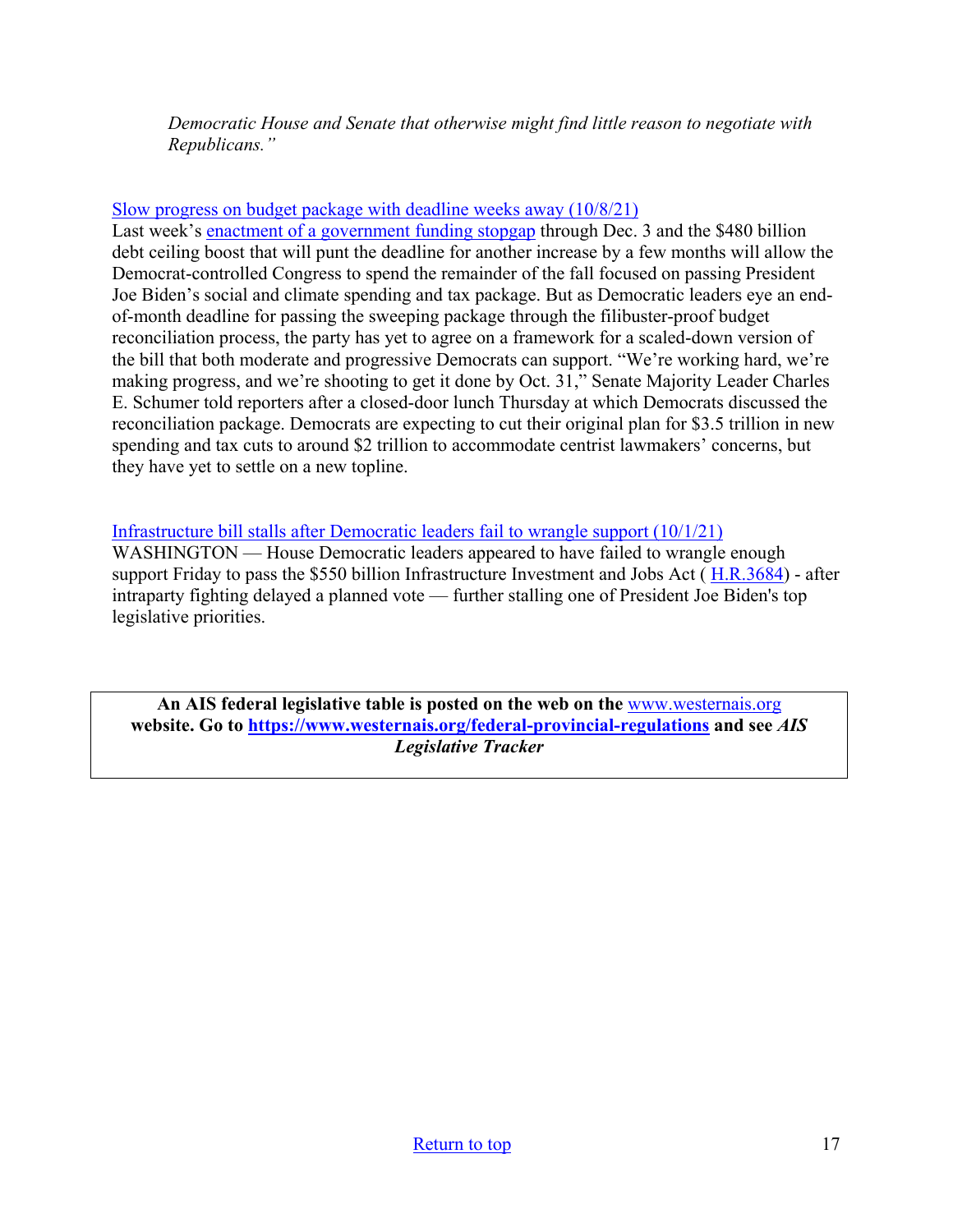# <span id="page-17-0"></span>**TRAININGS, WEBINARS, CONFERENCES AND MEETINGS**

#### **Archived Materials**

The Western Regional Panel On ANS Virtual Annual Meeting was held the week of September 21-24. Many thanks to the Annual Meeting Planning team, our presenters and moderators to helping to create a successful meeting. If you missed any presentations or would like to revisit them check out the [WRP on ANS's YouTube Channel](https://www.youtube.com/channel/UC_cCPHPfa6GtFvVzjoJc2CQ) to watch

**Events: Webinars, Trainings, Conferences and Meetings**

## **Watercraft Inspection Training**

Level 1 Virtual Training - November 2-3, 2021 (2 days) 8am-noon PST; [\[Register Here\]](https://us02web.zoom.us/meeting/register/tZAlcOuoqTkrG9xGOjP0h3ywaBfCJUv_dXh1) Level 1 Virtual Training - January 25–26, 2022 (2 days) 8am-noon PST; [\[Register Here\]](https://us02web.zoom.us/meeting/register/tZAkfuuqrjMtGdE-3JkpwtYRsat5pIzbttla) Level 1 Virtual Training - February 22-23, 2022 (2 days) 8am-noon PST; [\[Register Here\]](https://us02web.zoom.us/meeting/register/tZYrfuCsqD4qHNE2BOiqfC0RIGgYVmJwGHlD) Level 1 Virtual Training - March 22-23, 2022 (2 days) 8am-noon PST; [\[Register Here\]](https://us02web.zoom.us/meeting/register/tZcpcO-hpz8jGNJ6Weax-__pDobzlIzmahMU)

- Level 2 Virtual Training - November 2-4, 2021 (3 days) 8am-noon PST; [\[Register](https://us02web.zoom.us/meeting/register/tZAlcOuoqTkrG9xGOjP0h3ywaBfCJUv_dXh1) Here] Level 2 Virtual Training - January 25–27, 2022 (3 days) 8am-noon PST; [\[Register Here\]](https://us02web.zoom.us/meeting/register/tZAkfuuqrjMtGdE-3JkpwtYRsat5pIzbttla) Level 2 Virtual Training - February 22-24, 2022 (3 days) 8am-noon PST; [\[Register Here\]](https://us02web.zoom.us/meeting/register/tZYrfuCsqD4qHNE2BOiqfC0RIGgYVmJwGHlD) Level 2 Virtual Training - March 22-24, 2022 (3 days) 8am-noon PST; [\[Register Here\]](https://us02web.zoom.us/meeting/register/tZcpcO-hpz8jGNJ6Weax-__pDobzlIzmahMU)

- Level 3 Virtual Training - January 11-13, 2022 (3 days) 9am - 5pm PST; [\[Register Here\]](https://us02web.zoom.us/meeting/register/tZUlceusrz8tEtxpkyyr9PfPy9piCHkIki8K) Level 3 Virtual Training - February 8-10, 2022 8 am to 4 pm PST; [\[Register Here\]](https://us02web.zoom.us/meeting/register/tZYqd-6oqzwiEtW6Wi8APl6yvFnI3kX8wASM) Level 3 Virtual Training - March 8-10, 2022 8 am to 4 pm PST; [\[Register Here\]](https://us02web.zoom.us/meeting/register/tZIqcOCspjgoGNZwELYrMT8J9RJzGDf94Aza)

For more information go to<https://www.westernais.org/> (under the "Training" tab) or contact Quagga D  $\omega$  (702)236-3814 or quaggadee $\omega$ cox.net

*Because of continued concerns due to COVID-19 upcoming meetings and events listed below may be postponed, cancelled or converted to teleconferencing events. Please check directly with the organizers of these events for the most up-to-date information.*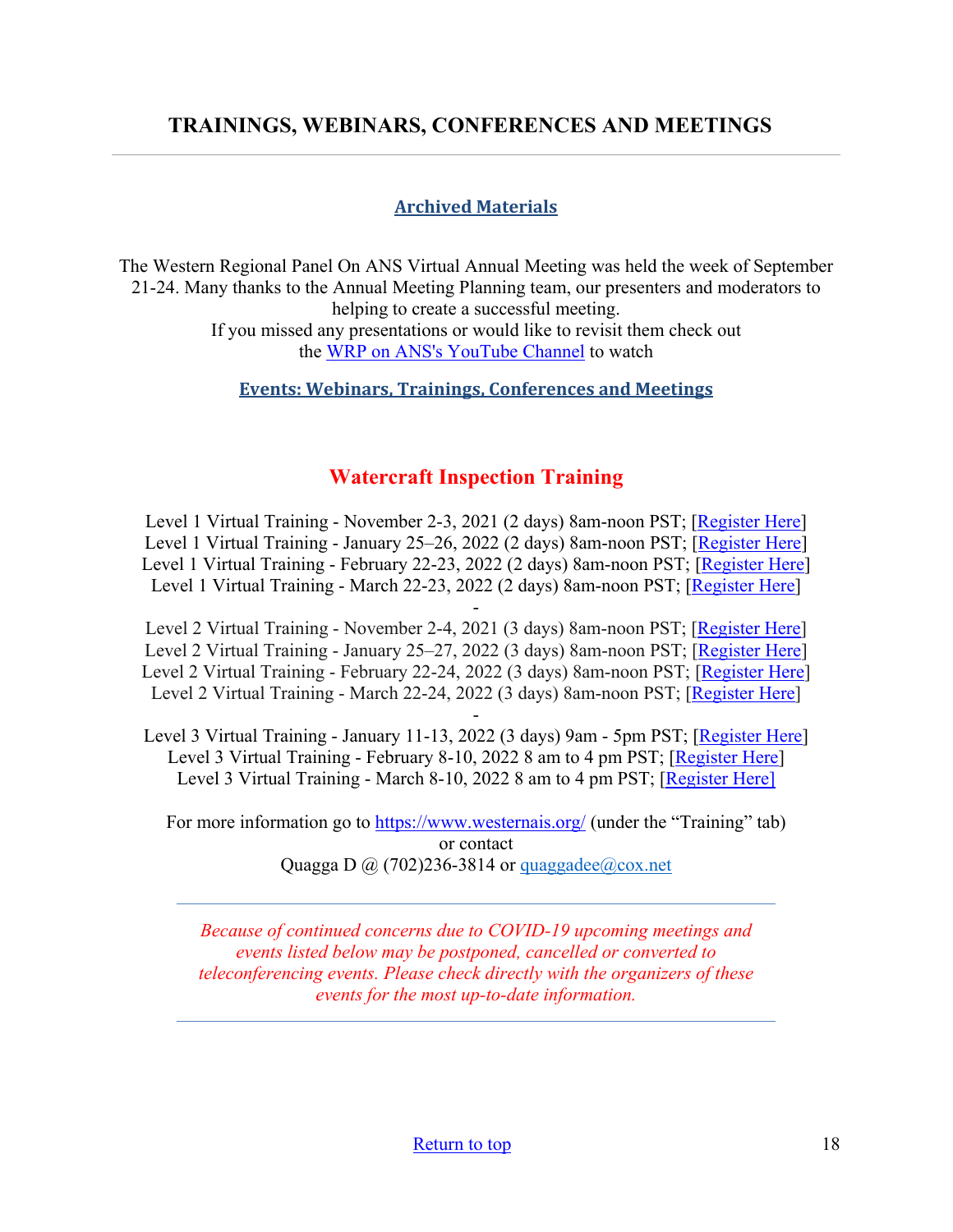# [DOI Invasive Species Training Opportunities Spreadsheet](https://www.doi.gov/sites/doi.gov/files/doi-invasive-species-training-opportunities.pdf)

# **2021**

## **October**

[World Fisheries Congress](https://wfc2020.com.au/) 11-15 October, 2021 Adelaide, Australia [Save the date: WALPA is heading to the Tri-Cities this fall!](https://www.walpa.org/waterline/march-2021/save-the-date-walpa-is-heading-to-the-tri-cities-this-fall/) WALPA is returning to the east side in 2021 to host its 34th annual conference in Richland from October 20-22. Please join us at the newly remodeled Holiday Inn Richland on the Columbia River. This year's theme, "It Takes a Village," was chosen to highlight collaborative efforts to understand, protect, and restore our lakes. Stay tuned for the call for abstracts, registration, and hotel reservation information. We are looking forward to seeing you in Richland!

## [TWS: Recovering America's Wildlife Act Opportunity for Action](https://us06web.zoom.us/webinar/register/WN_7_ADGlNMSVO8Puz3lbpOaQ)

Policy experts from The Wildlife Society and the American Fisheries Society will host a webinar on Wednesday, Oct. 13 at 11:30 a.m. EST to discuss ways that natural resources students and professionals can elevate the need for at-risk species funding and promote passage of the Recovering America's Wildlife Act. Join us to learn how you can take action in support of this game changing proposal at a pivotal point in the push for dedicated conservation funding. Check out [TWS' Zoom platform](https://us06web.zoom.us/webinar/register/WN_7_ADGlNMSVO8Puz3lbpOaQ) to learn more and register for the event

[ISCBC's webinars: Biological Control – A Management Tool in BC](https://bcinvasives.ca/news/webinar-biocontrol/)

Date: October 21, 2021 Time: 9:00am-10:00am PT Biological control, or biocontrol, is a very important tool in controlling invasive species. It involves controlling various pests, including invasive plants, by introducing natural enemies.

## [Pacific Northwest Citizen Science Summit:](https://pnwcitsci.org/)

The Washington State University Forest Health Watch Program, Western Invasives Network, The River Mile Network and Washington Invasive Species Council have partnered to convene the first-ever Pacific Northwest Citizen Science Summit. The overall objective of the summit is to connect citizen science practitioners and managers for the purpose of creating partnerships and synergies between projects. By working together, we will be more effective than working alone. The event will be held between 9:00 a.m. and 12:00 p.m. Pacific Standard Time on October 26th and October 27th, 2021 via Zoom webinar.

## November

[Alaska Invasive Species Workshop](https://uaf.edu/ces/invasives/conference/?utm_medium=email&utm_source=govdelivery) November 3-4, 2021; Anchorage, Alaska and virtual

AFS has changed the dates for the 151st [AFS Annual Meeting](https://fisheries.org/) in Baltimore to November 6-10, 2021, from the original date of August 8-12. Please note that this is a Saturday to Wednesday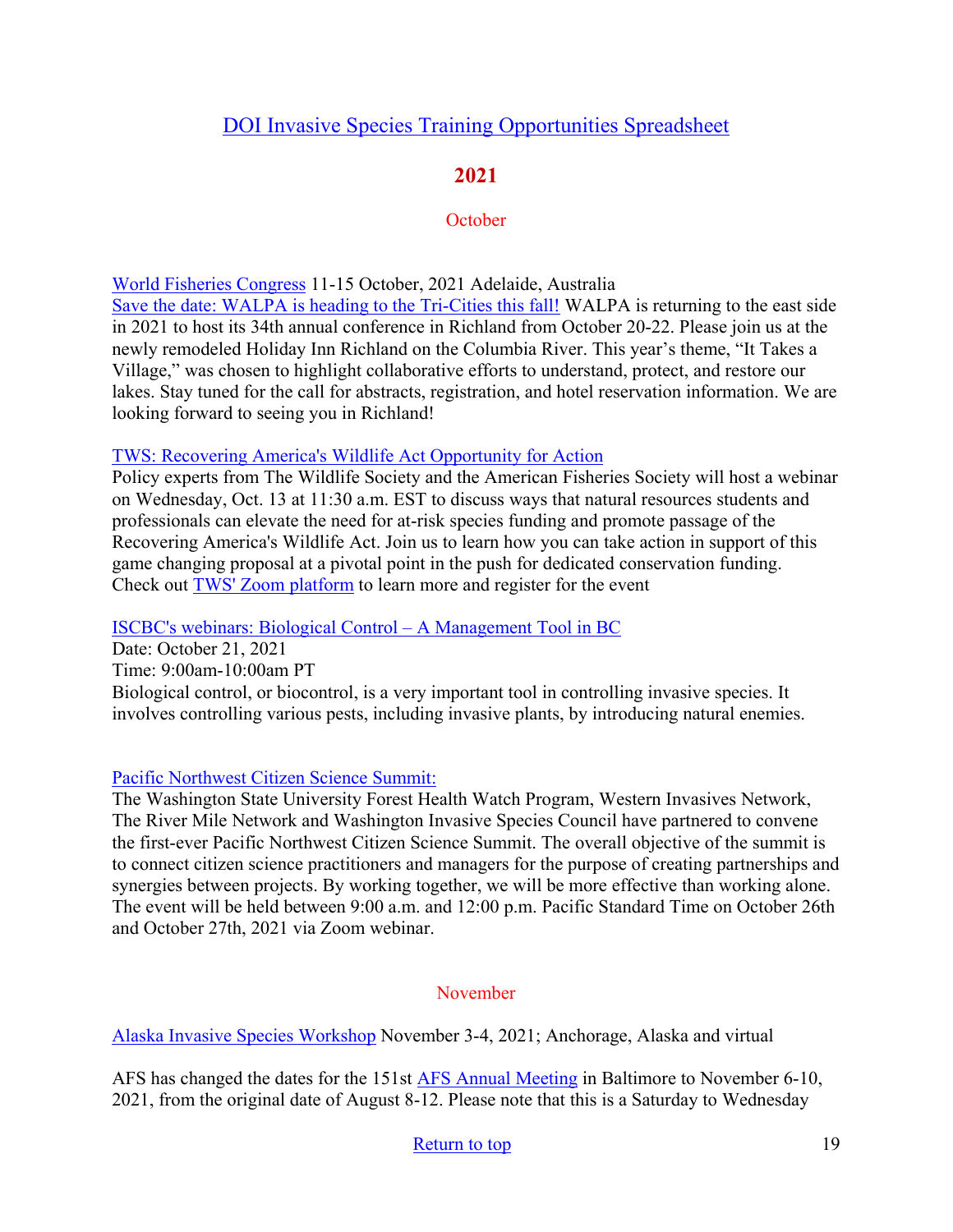meeting schedule rather than the traditional Sunday to Thursday. This change is being made with the desire to safely host an in-person meeting and to celebrate our 150th anniversary, albeit one year late. The meeting will also include remote participation options and AFS will transition to a full virtual option should the COVID-19 situation make that the appropriate and safe choice. New deadlines will be provided soon for symposium and abstract submissions. Please check the meeting website for updates.

Valuing Water: Economics, Ecology, & Culture 41st International Symposium of the [North American Lake Management Society](https://www.nalms.org/) November 15–18, 2021 • Oklahoma City, Oklahoma

[Aquatic Nuisance Species Task Force Meeting](https://www.fws.gov/anstaskforce/meetings.php) November 16-18, 2021; Virtual Meeting

[Innovations in Invasive Species Management Conference and Training](https://www.invasiveplantcontrol.com/conference21/)

We welcome everyone back to the Gaylord Opryland Resort and Convention Center in Nashville, TN for the 4th annual 2021 Innovations in Invasive Species Conference. When: November 29th through December 2nd, 2021

## December

[Northeast ANS Regional Panel Fall Meeting](https://www.northeastans.org/index.php/home/meetings-and-panel-information/?utm_medium=email&utm_source=govdelivery) December 3, 2021 and December 8, 2021; Virtual Meeting

2022

## **January**

The next meeting of the 100th Meridian Initiative Columbia River Basin AIS Team will be Tuesday, January 11 and Wednesday, January 12, 2022.Contact Paula Hotaling for further information @ [PHotaling@psmfc.org.](mailto:PHotaling@psmfc.org) See<https://www.westernais.org/coordination>for past meeting minutes and presentations.

February

[2022 Midwest Fish and Wildlife Conference,](http://www.midwestfw.org/html/call-for-symposia.shtml) February 13-16, Des Moines IA

[National Invasive Species Awareness Week](https://www.nisaw.org/?utm_medium=email&utm_source=govdelivery) February 28, 2022 – March 4, 2022

## April

April 18-22 ICAIS Oostende Belgium: The [International Conference on Aquatic Invasive](http://www.icais.org/)  [Species \(ICAIS\)](http://www.icais.org/) is the most comprehensive international forum to address new and emerging issues related to aquatic invasive species in freshwater, marine and estuarine environments. ICAIS provides an international platform for the presentation of aquatic invasive species research that pertains to species biology, risk assessment, prevention, management and control methods, ecological and ecosystem impacts and restoration, outreach and policy.

## [Return to top](#page-0-0) 20